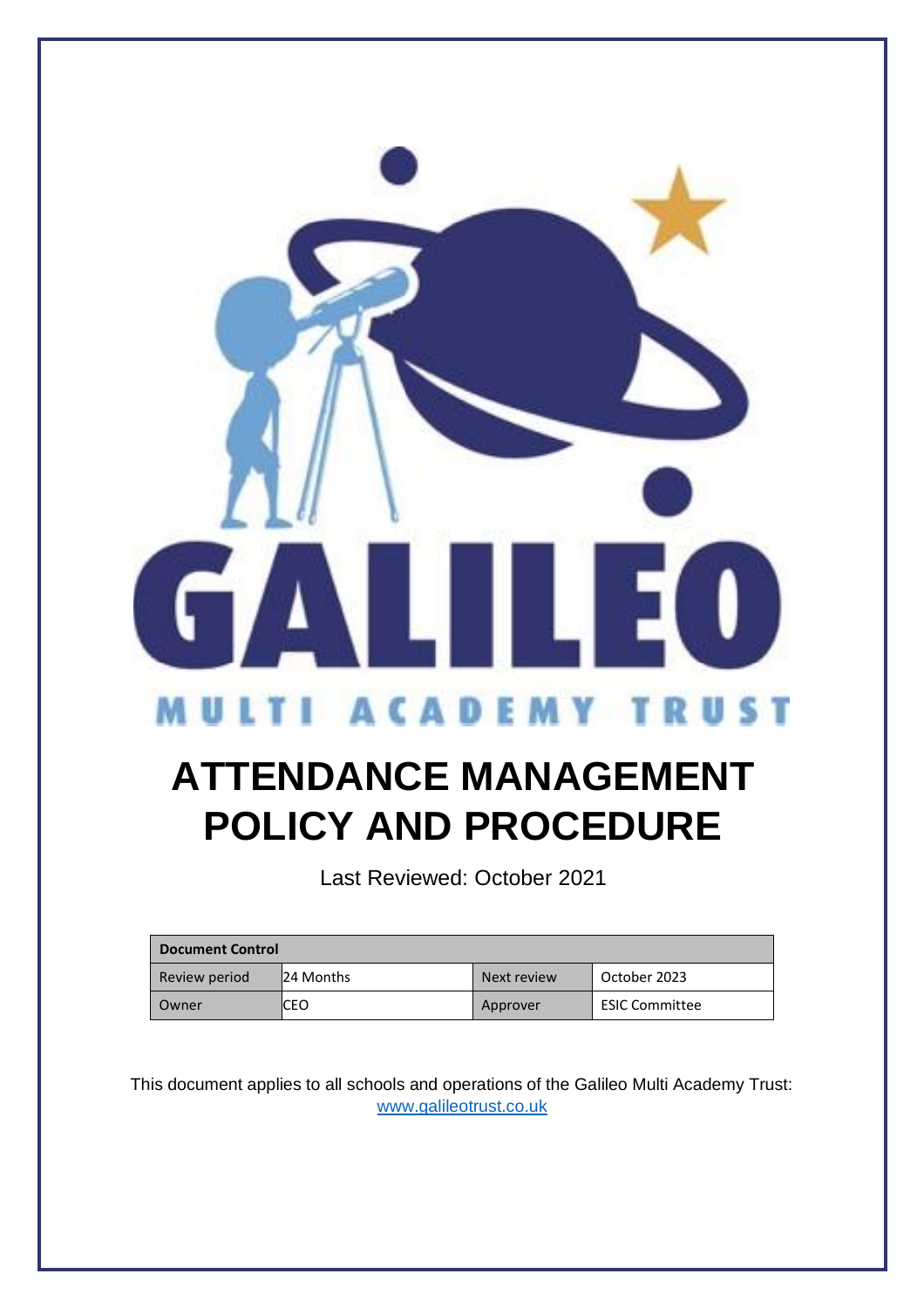## **CONTENTS**

| 1            |      |                                                                                  |  |  |  |
|--------------|------|----------------------------------------------------------------------------------|--|--|--|
| $\mathbf{2}$ |      |                                                                                  |  |  |  |
| 3            |      |                                                                                  |  |  |  |
| 4            |      |                                                                                  |  |  |  |
| 5            |      |                                                                                  |  |  |  |
|              | 5.1  |                                                                                  |  |  |  |
|              | 5.2  |                                                                                  |  |  |  |
| 6            |      |                                                                                  |  |  |  |
|              | 6.1  |                                                                                  |  |  |  |
|              | 6.3  |                                                                                  |  |  |  |
| 7            |      |                                                                                  |  |  |  |
| 8            |      |                                                                                  |  |  |  |
|              | 8.1  |                                                                                  |  |  |  |
| 9            |      |                                                                                  |  |  |  |
| 10           |      |                                                                                  |  |  |  |
| 11           |      |                                                                                  |  |  |  |
| 12           |      |                                                                                  |  |  |  |
| 13           |      |                                                                                  |  |  |  |
| 14           |      |                                                                                  |  |  |  |
|              | 14.1 |                                                                                  |  |  |  |
| 15           |      |                                                                                  |  |  |  |
|              | 15.1 |                                                                                  |  |  |  |
|              | 15.2 |                                                                                  |  |  |  |
|              | 15.3 |                                                                                  |  |  |  |
|              | 15.4 |                                                                                  |  |  |  |
| 16           |      |                                                                                  |  |  |  |
| 17           |      |                                                                                  |  |  |  |
| 18           |      |                                                                                  |  |  |  |
| 19           |      |                                                                                  |  |  |  |
| 20           |      |                                                                                  |  |  |  |
|              |      |                                                                                  |  |  |  |
|              |      |                                                                                  |  |  |  |
|              |      |                                                                                  |  |  |  |
|              |      | Appendix 4 Undertaking to Repay Sickness Payments and Notification of Accident31 |  |  |  |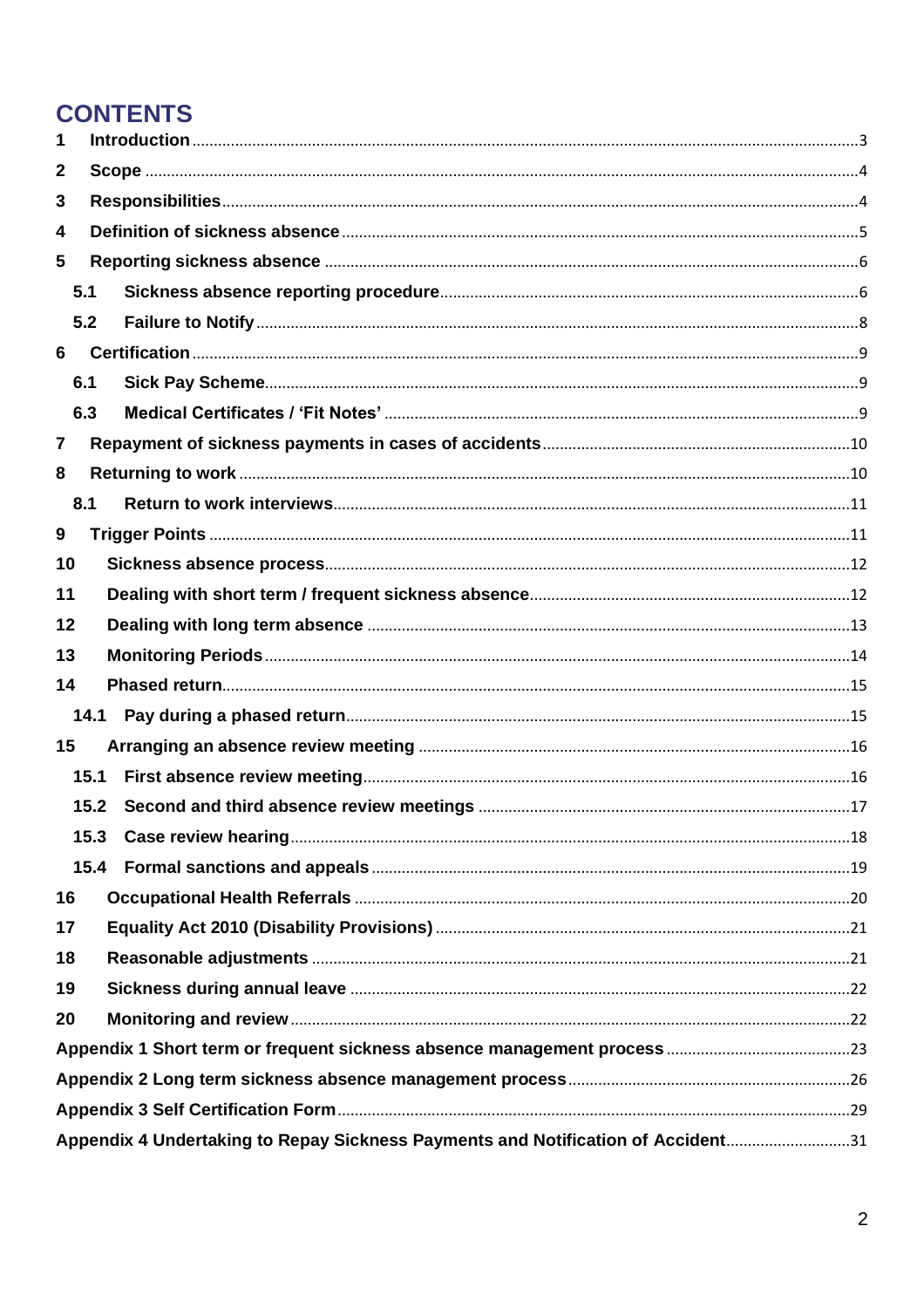## <span id="page-2-0"></span>**1 Introduction**

Galileo Multi Academy Trust has a general duty of care to all employees and a statutory obligation under the Health and Safety at Work Act, to ensure, as far as reasonably practicable, the health, safety and welfare of all of our employees.

We recognise our employees are the most important resource in providing quality services and, as such, it is vital that their attendance at work is managed proactively to help the Trust deliver services effectively and for the success of our pupils.

Employees will naturally have periods of genuine illness during the course of their employment which may result in some absence from work. High attendance rates have a positive impact on the quality of the service we provide to our pupils, our colleagues and represent value for money, whereas high levels of sickness absence can result in a negative impact on productivity and performance, low morale and financial costs to the Trust.

The Trust has a clear policy for taking an early intervention approach for handling staff sickness absence to help employees get back to work sooner and minimise disruption to the provision of services. This includes clear procedures for monitoring and action and to resolve concerns relating to attendance.

All cases of sickness absence will be addressed under this policy and it aims to:

- Provide a fair and consistent framework for investigating, supporting, and dealing with staff sickness absence, both long and short term
- Minimise the number of days lost through sickness absence and develop a healthy attendance culture
- Deal with instances of individual absence in a flexible and understanding manner, which is sensitive to particular circumstances
- Provide appropriate and reasonable support to employees who are genuinely ill and facilitate an early return to work where possible
- Ensure that all staff are clear about expected standards regarding levels of attendance

Headteachers need to manage sickness absence proactively, and appropriate monitoring of sickness absence is of benefit to the Trust as well as good practice for personnel management. Effective monitoring and management of attendance will help to:

- Make a positive contribution to the health and well-being of the workforce
- Reduce costs
- Make the most of our resources and increase productivity and morale
- Identify factors in the workplace which may be affecting employee attendance

At the appropriate point in this procedure an employee may be asked to attend an Occupational Health appointment so that information can be gained to help manage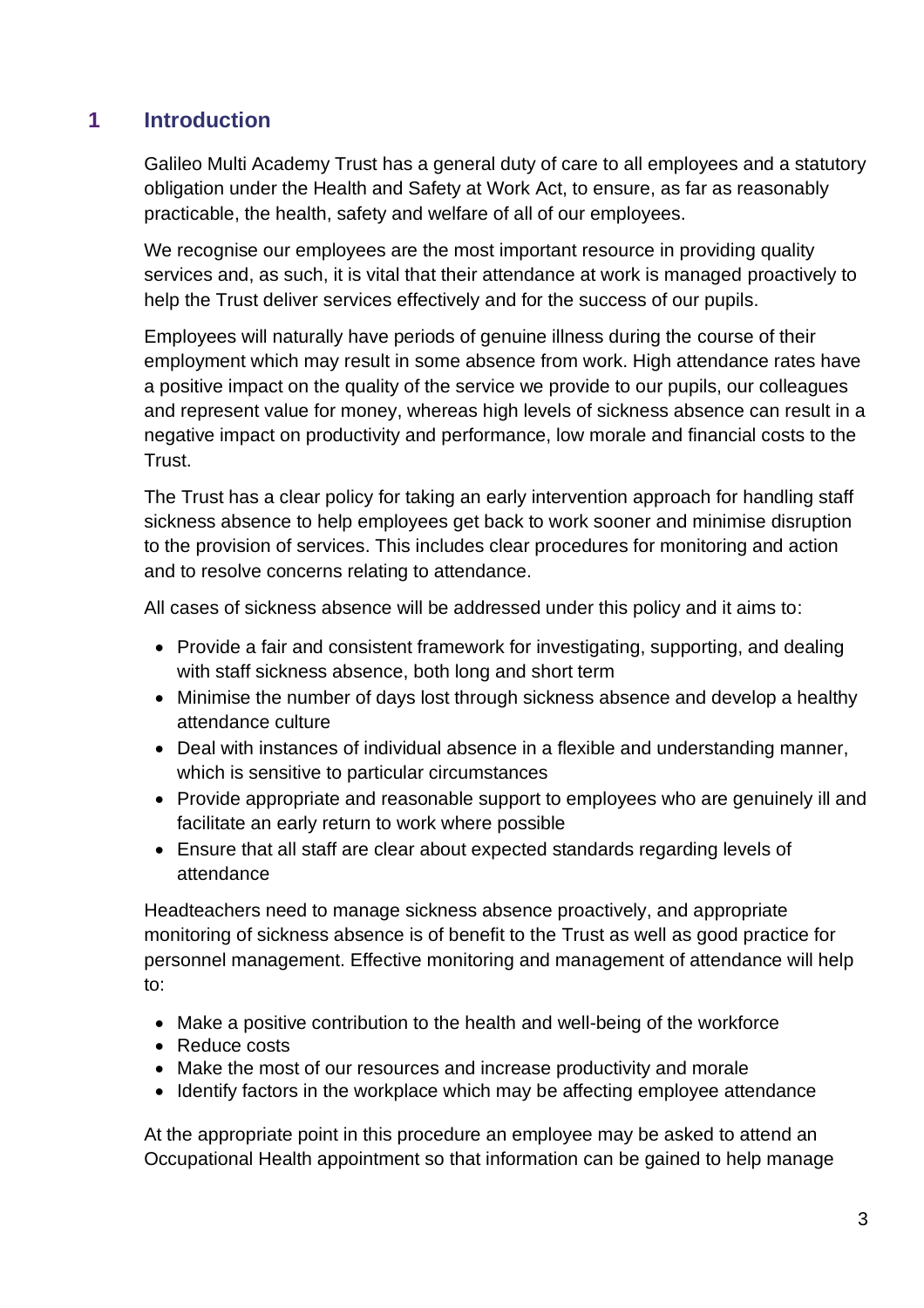issues of health and attendance. Employees who are referred to Occupational Health will be advised of this in advance.

This policy reflects the Trust's commitment to our employees and encourages the promotion of good health whilst supporting staff who become ill, and day to day management of this policy will be the responsibility of the school.

'Headteacher' is used throughout this policy. Where an employee is a member of a centrally employed team, they should approach their line manager. Where the employee is the Headteacher, they should approach the Chief Executive Officer.

This document will be subject to review in line with future legislative changes.

## <span id="page-3-0"></span>**2 Scope**

This policy applies to all employees of Galileo Multi Academy Trust.

Regardless of how many hours worked, this policy applies equally to full and part-time employees.

Health or any other physical or mental issues which are leading to problems with attendance should be dealt with under this procedure. Absence due to persistent lateness or poor timekeeping should be managed under the Trust's disciplinary policy.

Some entitlements may be dependent on length of service within the Trust.

The steps within this policy, whilst providing general guidance, are not intended to be prescriptive, and may be adapted / dispensed with as the Trust sees fit in order to deal with the specific requirements of individual cases where appropriate.

This policy does not apply to agency workers, consultants or the self employed.

## <span id="page-3-1"></span>**3 Responsibilities**

All employees are contractually obliged to attend work in a fit state to carry out their duties. When they are unable to do so, they must report their absence from work, the reason(s) for the absence and the likely duration, in line with the Trust's absence reporting procedure [5 Reporting sickness absence.](#page-5-0)

**Employees** are responsible for:

- Their own health, safety and welfare
- Attending work when fit to do so unless leave has been authorised
- Complying with the sickness absence reporting procedures and reporting sickness absence when unfit to attend or remain at work
- Providing medical certificates / fit notes for all periods of absence which exceed seven calendar days (including non-working days)
- Attending return to work meetings, Occupational Health appointments, and any other meetings called in accordance with this procedure, and to fully co-operate with Headteachers regarding their absence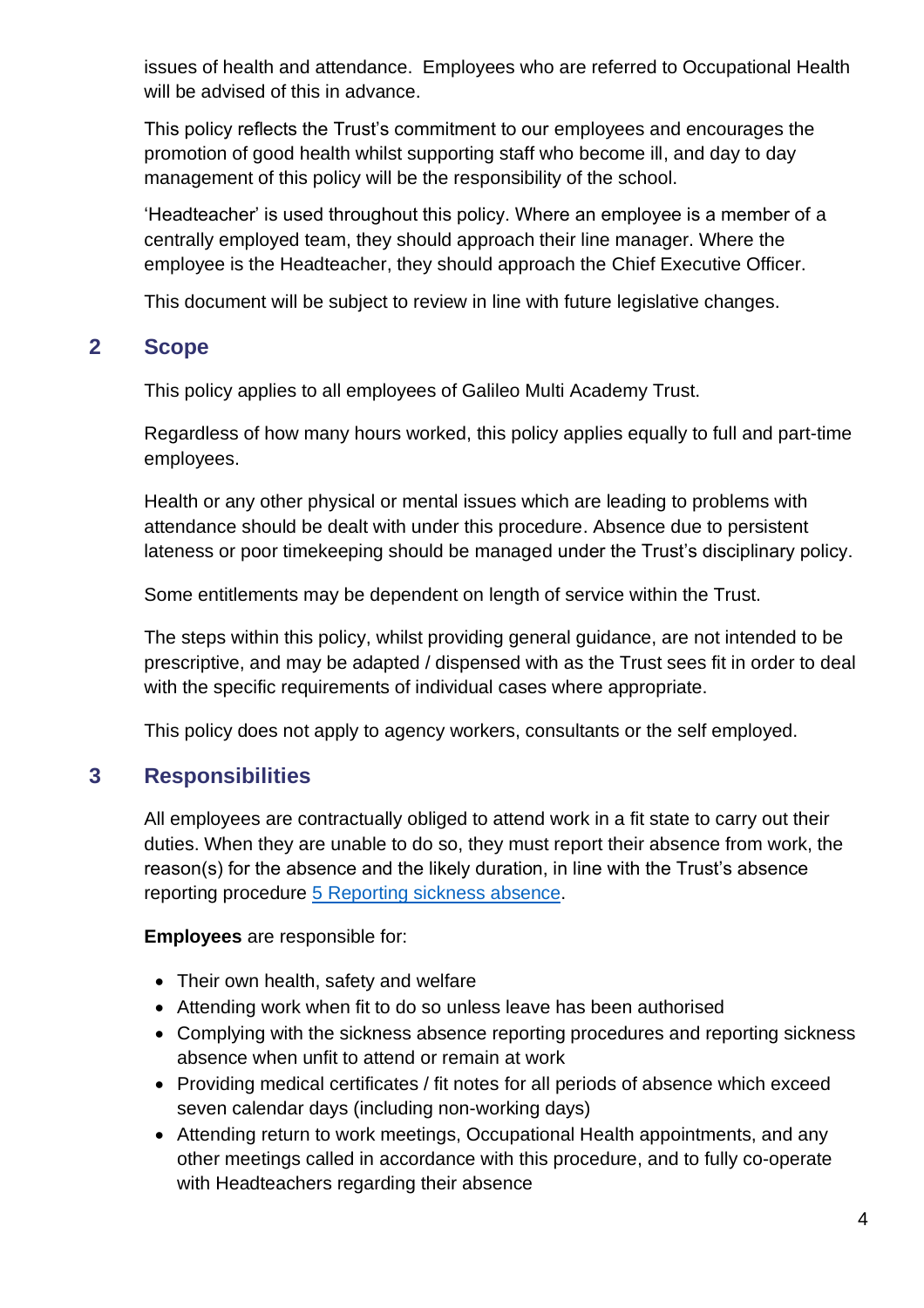- Informing their Headteacher immediately if the sickness absence is work related or as result of an injury at work, and complete an accident report form
- Maintaining contact with the Headteacher throughout their sickness absence
- Returning resources to the school where this will minimise disruption to the school during a period of absence
- Not abusing the sickness procedure or sick pay scheme

The Trust expects all employees to take their physical and mental health seriously and take personal responsibility for following healthy working practices and lifestyle choices. All employees who are absent from work due to sickness or injury have a personal responsibility to do everything in their power to aid their return to full health and fitness and should not undertake any activity which may hinder this objective.

**Headteachers** are responsible for promoting the health, safety and well-being of their employees, and:

- Ensuring employees are informed of, and comply with, the Trust's Absence Management Policy
- Promoting good health and safety and acting promptly to manage risks
- Monitoring and maintaining accurate sickness absence records
- Take action in line with this policy when an employee is absent from work
- Conducting return to work meetings after every absence
- Using the procedure to ensure consistency and fairness
- Ensuring that employees are treated sensitively and objectively
- Maintaining confidentiality throughout the process
- Maintaining contact with employees who are absent due to long term sickness
- Delegating responsibility for return to work interviews where appropriate

**Human Resources** is responsible for:

- Providing advice and guidance to Headteachers when dealing with short or long term sickness absence
- Supporting and monitoring return to work and sickness absence reviews when required
- Developing objective support criteria to enable an early return to work
- Supporting Headteachers to identify absence trends

## <span id="page-4-0"></span>**4 Definition of sickness absence**

Short term sickness absence is absence lasting for 20 working days or less. This may be for absence of an occasional day off for a few days at a time and may be selfcertified or covered by a doctor's certificate. The procedure for dealing with short term absence 11 Dealing with [short term / frequent sickness absence.](#page-11-1)

Long term sickness absence is any absence lasting 21 calendar days or more. The procedure for dealing with long term absence 12 Dealing with [long term absence.](#page-12-0)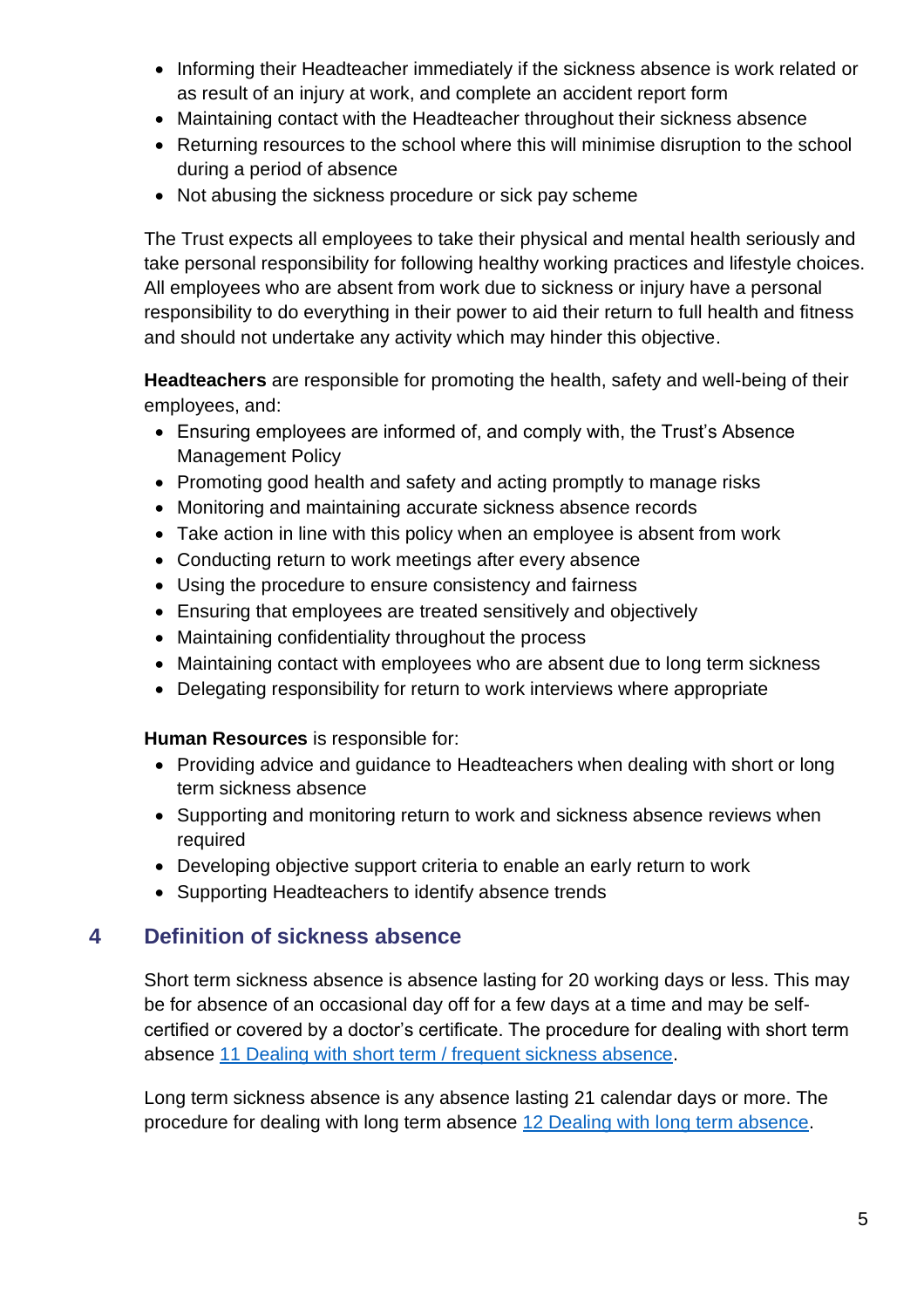## <span id="page-5-0"></span>**5 Reporting sickness absence**

Τ

 $\Gamma$ 

In order for the Trust to maintain services during periods of sickness absence, it is essential for Headteachers to know when an employee is unable to attend work due to illness. All employees are expected to attend work regularly and on time, however if they are not fit to do so they must contact the Headteacher or other designated person at the earliest opportunity.

Where an employee becomes ill whilst at work, they must inform their Headteacher of their intention to leave the workplace. Absence from work for part of a day will be recorded as sickness absence.

## <span id="page-5-1"></span>**5.1 Sickness absence reporting procedure**

| Day 1 | On the first day of sickness absence, (except in exceptional circumstances),<br>an employee must contact their Headteacher, or the person designated for<br>this purpose within the school, by telephone no later one hour prior to their<br>normal start time, and speak directly to them directly where possible. If the<br>designated person is not available, the employee should leave brief details of<br>their absence along with a contact telephone number and the Headteacher or<br>designated person will return the call as soon as possible that day. |
|-------|--------------------------------------------------------------------------------------------------------------------------------------------------------------------------------------------------------------------------------------------------------------------------------------------------------------------------------------------------------------------------------------------------------------------------------------------------------------------------------------------------------------------------------------------------------------------|
|       | The employee will be asked to provide as much of the following information<br>as possible:                                                                                                                                                                                                                                                                                                                                                                                                                                                                         |
|       | The nature of the illness or a broad indication of the cause of the<br>absence. The reasons of 'sick' or 'unwell' are not an acceptable<br>absence reason, and a more specific reason should be given<br>The anticipated length of absence<br>$\bullet$<br>Indicate whether they intend to see their GP<br>$\bullet$<br>Indicate whether this is a recurrence from a previous illness<br>٠<br>If they have more than one post with the Trust, will they be absent from<br>all posts<br>Provide contact details, e.g. a telephone number                            |
|       | Employees should be reminded of the absence reporting procedure if they<br>remain absent from work.                                                                                                                                                                                                                                                                                                                                                                                                                                                                |
|       | If the employee fails to make contact or provides inadequate information, this<br>may result in a suspension of pay.                                                                                                                                                                                                                                                                                                                                                                                                                                               |
|       | Notification of sickness absence should never be notified via text message or<br>any other social media application.                                                                                                                                                                                                                                                                                                                                                                                                                                               |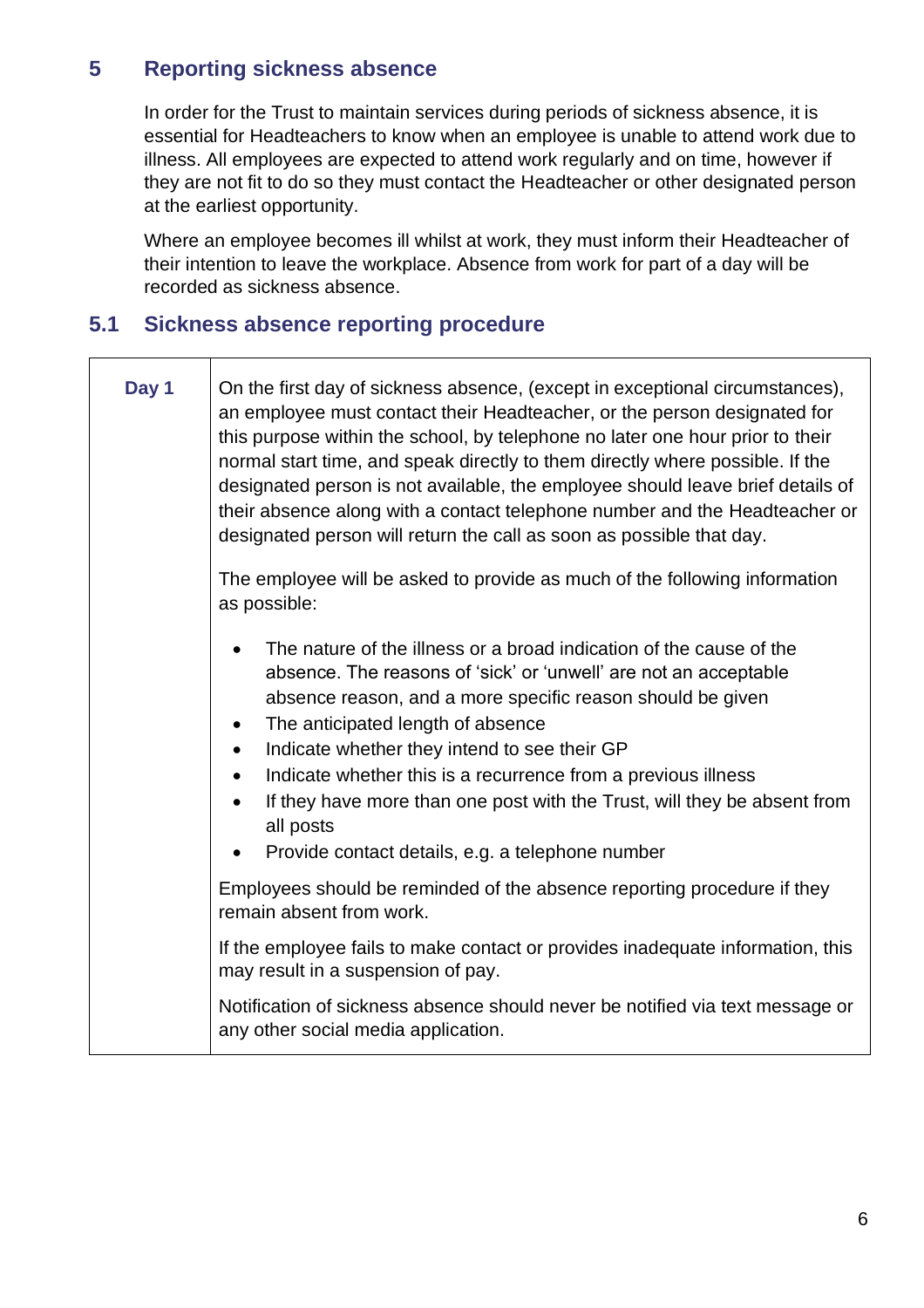| Day 2 | Except where other reporting arrangements have been agreed, the employee<br>should contact their Headteacher, or the person designated for this purpose<br>within the school, by telephone no later one hour prior to their normal start<br>time, and speak directly to them directly where possible, confirming they are<br>still unwell and give an indication of the likely duration of the absence.<br>If the designated person is not available, the Headteacher or designated<br>person will return the call as soon as possible that day.                                                                                                                                                                                                                                                                                                                                                                                                                                            |
|-------|---------------------------------------------------------------------------------------------------------------------------------------------------------------------------------------------------------------------------------------------------------------------------------------------------------------------------------------------------------------------------------------------------------------------------------------------------------------------------------------------------------------------------------------------------------------------------------------------------------------------------------------------------------------------------------------------------------------------------------------------------------------------------------------------------------------------------------------------------------------------------------------------------------------------------------------------------------------------------------------------|
| Day 3 | Except where other reporting arrangements have been agreed, the employee<br>should contact their Headteacher, or the person designated for this purpose<br>within the school, by telephone no later one hour prior to their normal start<br>time, and speak directly to them directly where possible, confirming they are<br>still unwell and give an indication of the likely duration of the absence.<br>If the designated person is not available, the Headteacher or designated<br>person will return the call as soon as possible that day.                                                                                                                                                                                                                                                                                                                                                                                                                                            |
| Day 4 | In the event of the sickness continuing into the fourth day and beyond,<br>(except in exceptional circumstances), an employee must contact their<br>Headteacher, or the person designated for this purpose within the school, by<br>telephone no later one hour prior to the employee's normal start time, and<br>speak directly to them directly where possible, confirming they are still unwell,<br>and to provide further information as to the probable duration of their<br>absence.                                                                                                                                                                                                                                                                                                                                                                                                                                                                                                  |
| Day 8 | If the sickness continues for more than seven calendar days a medical<br>certificate / fit note is required.<br>The employee, or someone on their behalf, must contact the Headteacher or<br>designated officer to provide further notification as to the probable duration of<br>the absence.<br>The original medicate certificate / fit note must be forwarded to the<br>Headteacher or designated officer as soon as possible and before the start of<br>the second week of absence under confidential cover.<br>The employee should contact their Headteacher, or the person designated for<br>this purpose within the school, by telephone no later than one hour prior to<br>their normal start time, and speak directly to them directly where possible,<br>confirming they are still unwell and give an indication of the likely duration of<br>the absence.<br>If the employee fails to make contact or provides inadequate information this<br>may result in a suspension of pay. |

**r**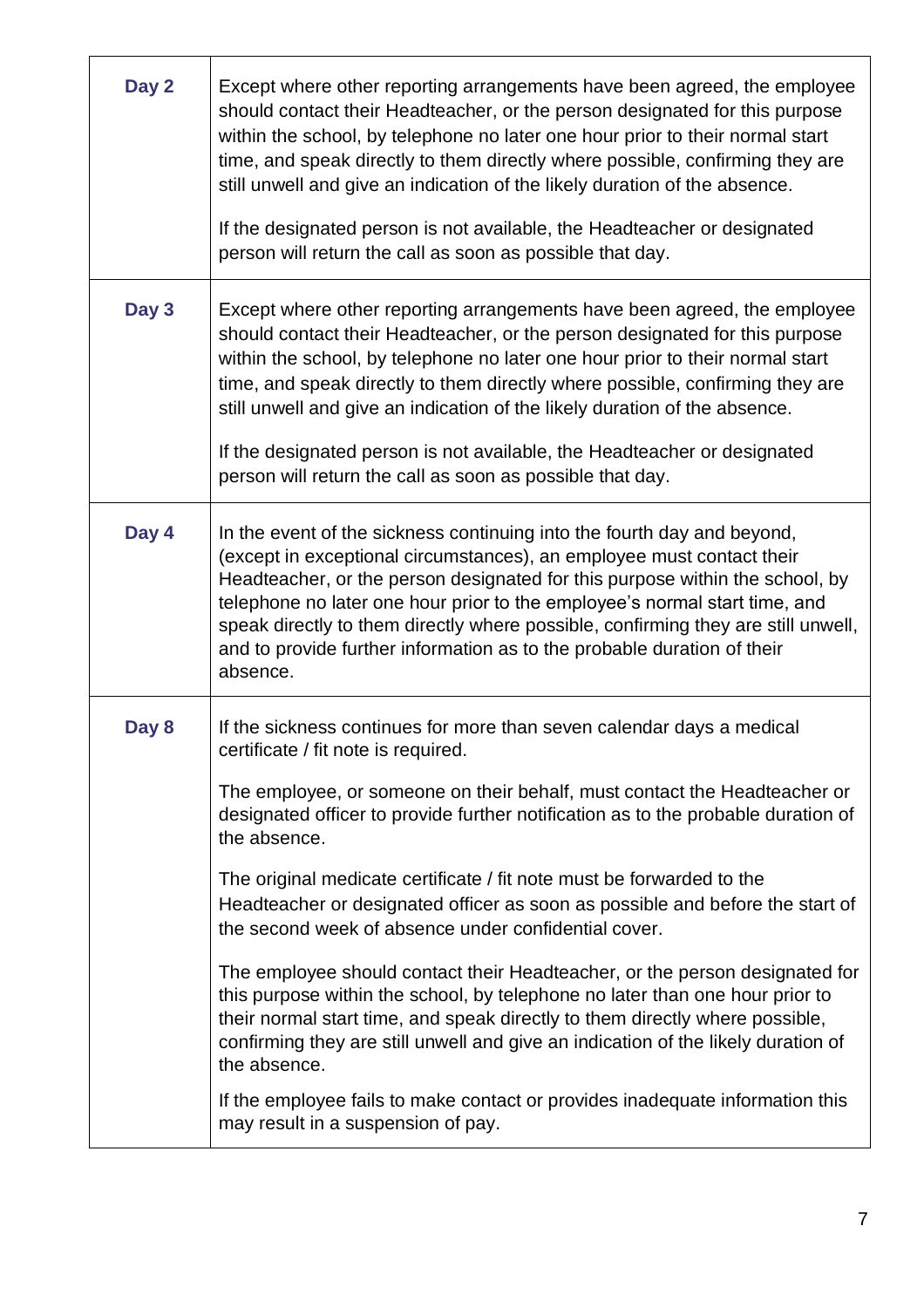| <b>Continuous</b><br><b>Sickness</b> | Employees are required, as far as reasonable practicable, to keep their<br>Headteacher or other designated person advised as to their progress at<br>regular intervals. Depending on individual circumstances, the interval<br>between contact should be agreed between the employee and their<br>Headteacher. |
|--------------------------------------|----------------------------------------------------------------------------------------------------------------------------------------------------------------------------------------------------------------------------------------------------------------------------------------------------------------|
|                                      | It is recommended that contact should be on a weekly basis where possible -<br>although the individual circumstances will dictate the most appropriate<br>intervals.                                                                                                                                           |
|                                      | Further medical certificates must be supplied to cover the entire period of<br>sickness absence exceeding the first seven calendar days. Any period of<br>absence not covered by a medical certificate will not be eligible for statutory<br>sick pay and an appropriate deduction from pay may be made.       |

It is a condition of the Trust's absence management policy to follow the sickness reporting procedures as outlined above, and failure to comply may result in the loss of sick pay.

Headteachers should not contact the employee on sick leave on work related matters without prior agreement except in exceptional circumstances.

## <span id="page-7-0"></span>**5.2 Failure to Notify**

If an employee fails to notify, or delays notification of sickness absence a colleague will attempt to make contact in a support capacity to ensure all is well from a welfare aspect.

If an employee fails to provide appropriate sickness certification, a discussion should take place with the employee to determine why they have not complied with the procedure. If the explanation is satisfactory then no action will need be taken however, if the explanation is not satisfactory then disciplinary action may be taken which may result in a variety of sanctions.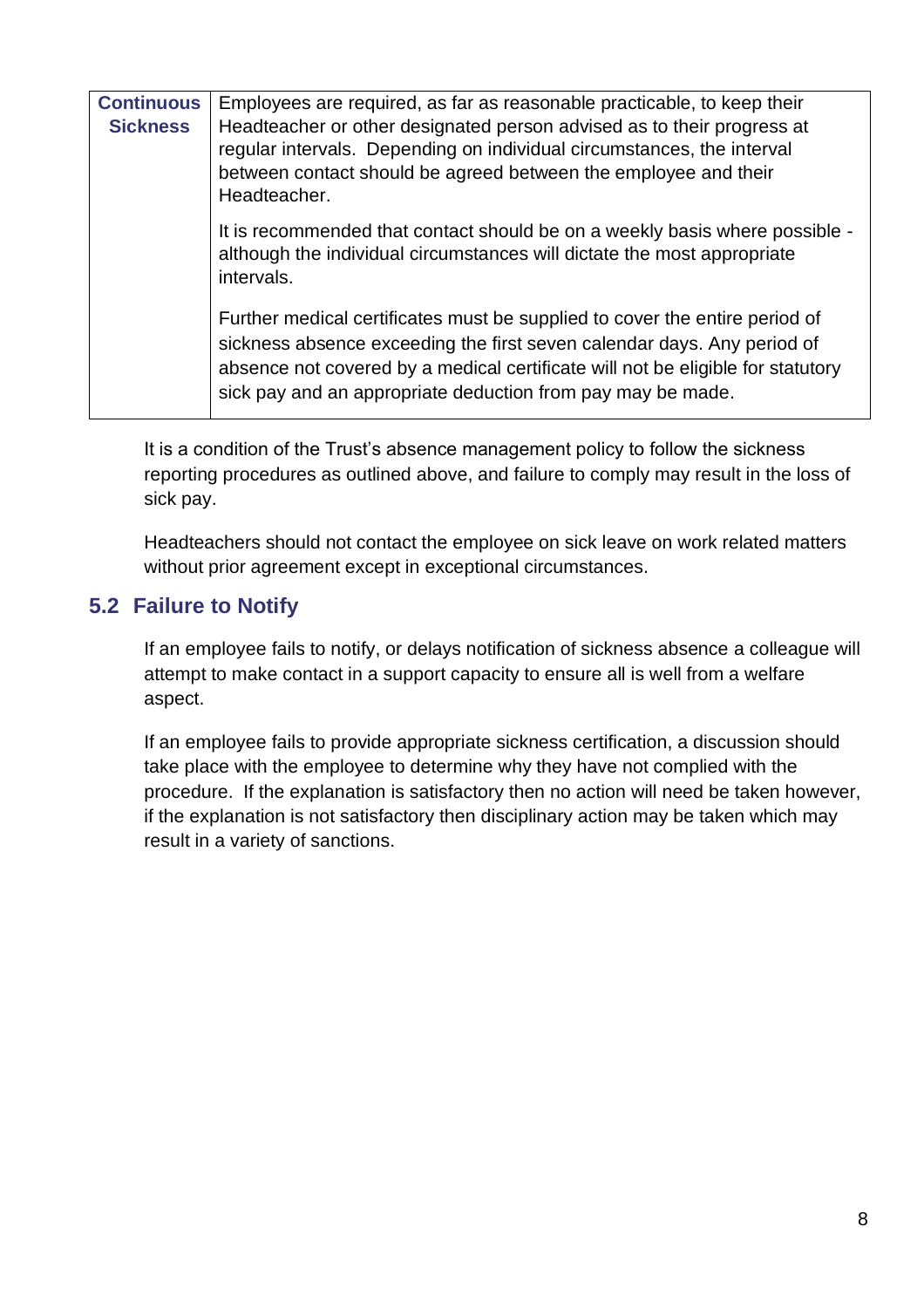## <span id="page-8-0"></span>**6 Certification**

## <span id="page-8-1"></span>**6.1 Sick Pay Scheme**

The Trust is responsible for paying statutory sick pay to employees who are absent on sick leave in accordance with the Department for Work and Pensions regulations.

Occupational sick pay will be paid in accordance with the employee's contract of employment and conditions of service.

| <b>Period of Absence</b>                                                       | <b>Required certification</b>                                                         |  |
|--------------------------------------------------------------------------------|---------------------------------------------------------------------------------------|--|
| 1 <sup>st</sup> day of sickness absence up to and<br>including 7 calendar days | Self-certification form in Appendix 3                                                 |  |
| 8 days of more                                                                 | Medical certificate from GP / fit note<br>showing date fit to return to work if known |  |

Suspected abuse of the sick pay scheme will be dealt with under the Trust's disciplinary procedure as a conduct issue and may result in a disciplinary sanction and /or the suspension of occupational sick pay.

The following non-exhaustive list contains some examples of what might be deemed abuse:

- Failure to submit medical certificate to cover a period of absence without an adequate reason
- Failure to follow the sickness reporting procedure without an adequate reason
- Engaging in other employment whilst absent due to sickness, except where the nature of the illness prevents an employee from working in one employment contract and not another
- Evidence that the employee is absent but not sick

#### <span id="page-8-2"></span>**6.3 Medical Certificates / 'Fit Notes'**

Medical certificates / fit notes must be obtained to cover all periods of sickness absence in excess of seven calendar days (including non-working days). All medical certificates / fit note should be sent to the school for the attention of the Headteacher or designated officer as soon as possible and before the start of the 2<sup>nd</sup> week of absence. Where more than one medical certificate / fit note is provided, these must be consecutive, with no date gaps.

Fit notes were introduced in April 2010 and all the GP to advise that the patient is either:

- Not fit for work
- May be fit for work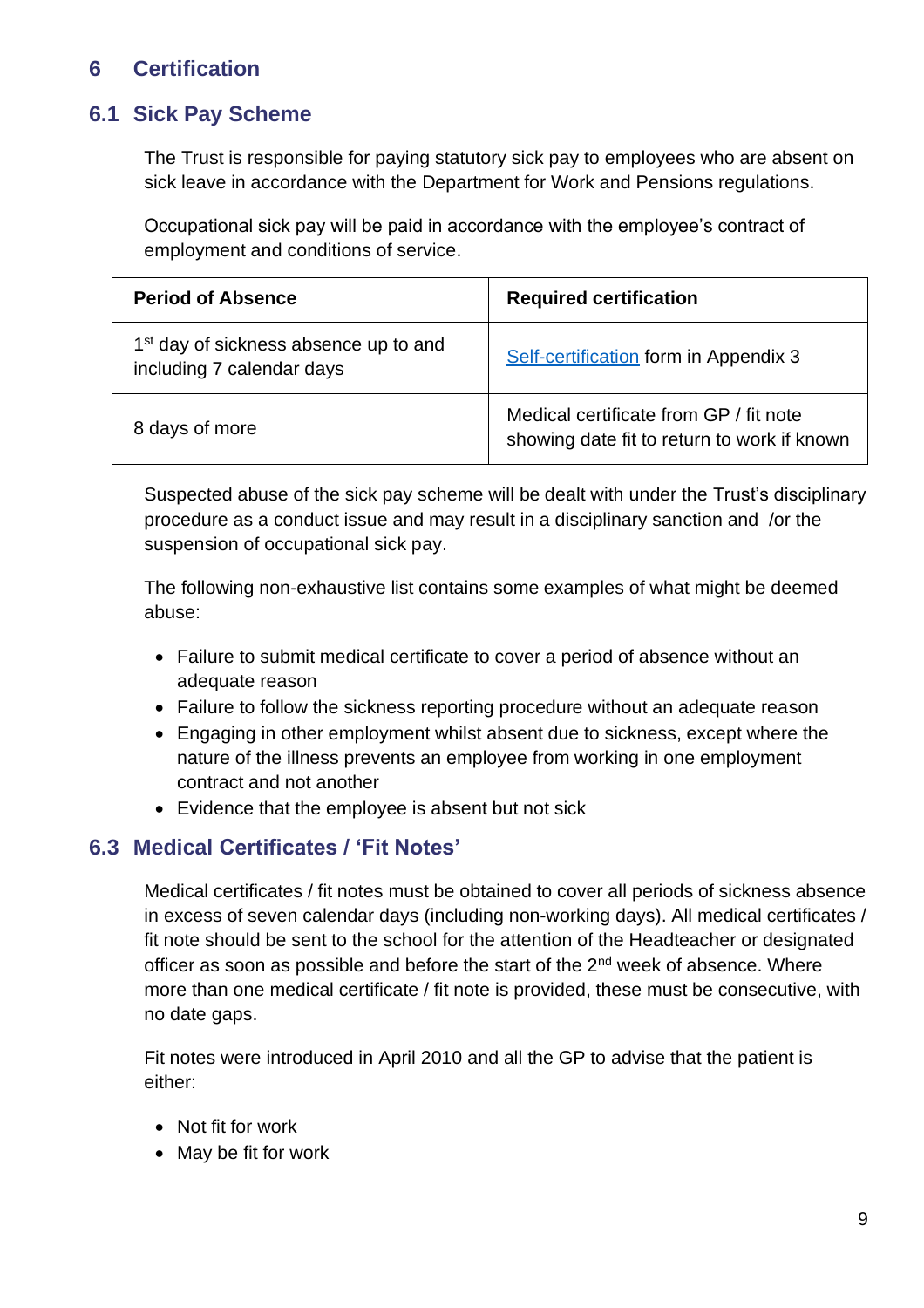A GP will give a 'may be fit for work' statement if they think that an employee's health conditions may allow them to work as long as they receive appropriate support. If a GP uses this option, they will give advice about the effects of the patient's health condition and, if appropriate, some suggestions about the type of adjustments or adaptations that should be considered to help the employee return to work. This does not necessarily mean the employee is only assessed to return to their normal role and every effort should be made to make the changes necessary to help the employee return to work and so reduce unnecessary sickness absence.

The fit note recommendations are not binding on the Trust and if for any reason the school cannot make the changes necessary to support the employee's return to work then, for sick pay purposes, the Headteacher should consider the statement as if the GP has advised that the employee is 'not fit for work'. The employee does not need to return to the GP for a new statement to confirm this.

Employees can come back to work at any time, even if this is before their fit note expires, however, this should be agreed with the Headteacher, who may need to seek advice from the Occupational Health provider in advance of their return to work and should ensure an individual risk assessment is in place.

## <span id="page-9-0"></span>**7 Repayment of sickness payments in cases of accidents**

Where an employee is absent as a result of an accident there will be no automatic entitlement to sickness payment if damages may be recoverable from a third party.

It is not always possible at the commencement of such absence to determine whether damages will in fact be recoverable and the Trust will generally advance to the employee a sum equivalent to the normal sick pay to which they may be entitled, subject to the employee undertaking in writing to repay the total amount of the advance (or a proportion thereof) represented in the amount of damages ultimately recovered.

In cases of the above nature, the [Undertaking to Repay Sickness Payments and](#page-30-0)  [Notification of Accident](#page-30-0) form in Appendix 4 must completed by the employee and returned as soon as possible. If the employee refuses to do so, sick pay may be withheld. Employees will also be expected to reclaim associated medical expenses such as Occupational Health from insurers.

## <span id="page-9-1"></span>**8 Returning to work**

Upon their return to work, the employee should report to the school office on their first day.

Where an employee has been absent for seven days or less, including half days, the school office will provide a self-certification form. Where an employee has been absent for more than seven days, the sickness must be covered by a medical certificate / fit note. A return to work interview time between the employee and the Headteacher or designated officer will be arranged and the employee can submit the completed selfcertification form.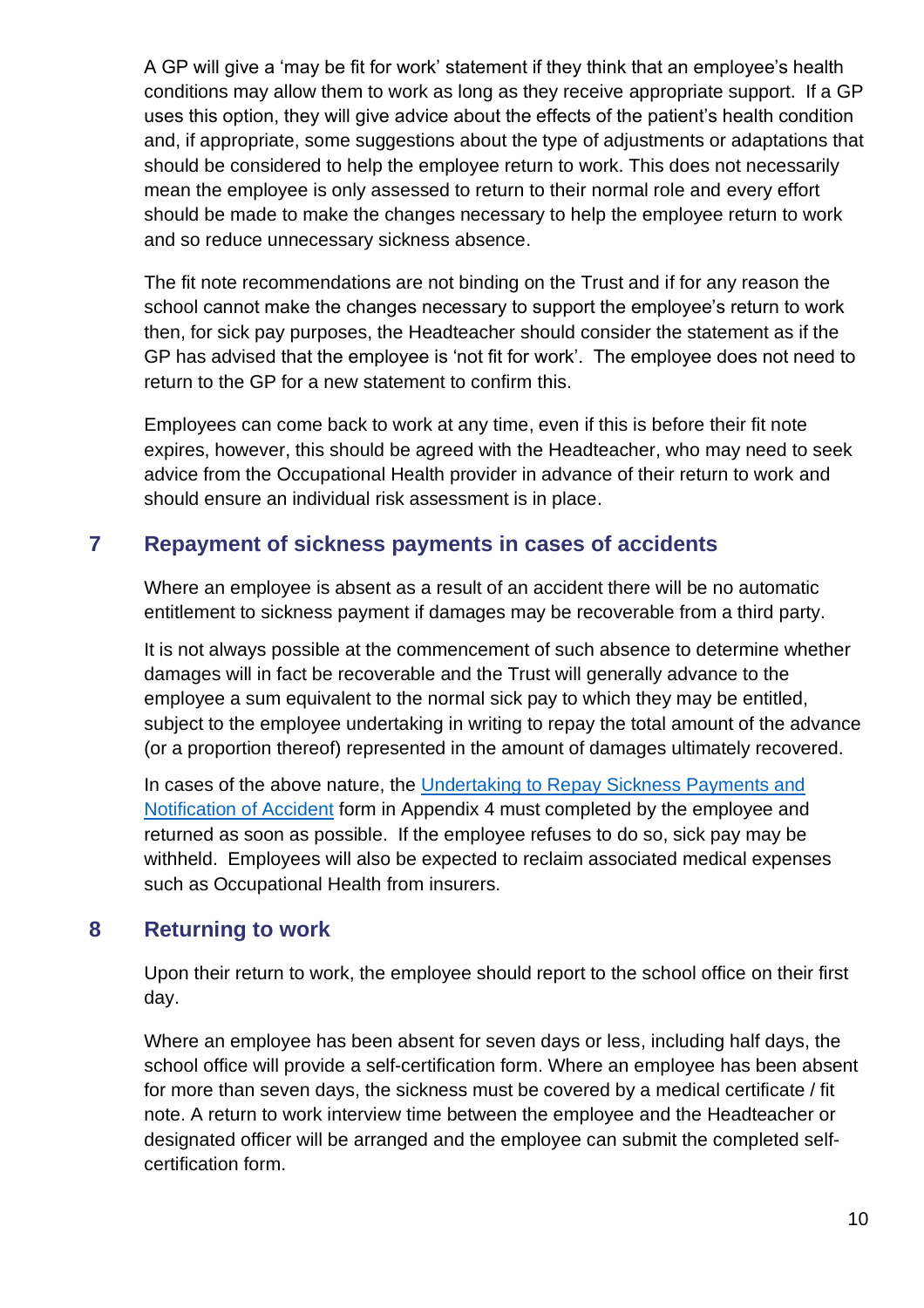## <span id="page-10-0"></span>**8.1 Return to work interviews**

The return to work interview must be undertaken by the Headteacher or designated officer following **every** period of sickness absence, and should be conducted in an informal and supportive manner.

The return to work interview will be arranged so the employee and the Headteacher or designated person can meet privately. It is important that employee notify the Headteacher or designated person of the actual day they would have become fit for work, even if this is not part of their normal working week. This is to ensure the accuracy of both the employees pay and the absence trigger points.

These meetings are an essential part of the absence management policy and are important to both the Headteacher and the employee. The purpose of the meeting is to:

- Welcome the employee back to work
- Ensure the employee is well enough to return, and identify an ongoing health issues
- Establish if there are any work-related factors which contributed to the sickness and give the employee an opportunity to draw their Headteachers attention to any particular problems which may affect their attendance
- Identify any additional or ongoing support required
- Receive any self-certification or medical certificates as appropriate
- Bring the employee up to date on any issues relating to their work
- Discuss absence levels if appropriate, i.e. if patterns of frequent, short term absence are emerging
- Consider if a referral to Occupational Health is necessary

Before the meeting, the Headteacher or other designated officer will:

- Check the facts, such as the amount and periods of sickness absence the employee has had and the reasons for this
- Check if the employee has hit any 'triggers' 9 [Trigger points](#page-13-0)
- Consider the impact of the employee's absence on the ongoing service provisions, and highlight any particular issues

Return to work interviews following every absence helps to identify short term absence problems at an early stage and provides the opportunity to discuss any underlying issues that might be causing the absence so they can be addressed before they escalate.

A brief record should be kept of this meeting on the Trusts return to work pro-forma and a copy should be provided to the employee.

## <span id="page-10-1"></span>**9 Trigger Points**

Trigger points are a useful way of indicating to employees and Headteachers when sickness absence levels are becoming a cause for concern and where further action may be necessary.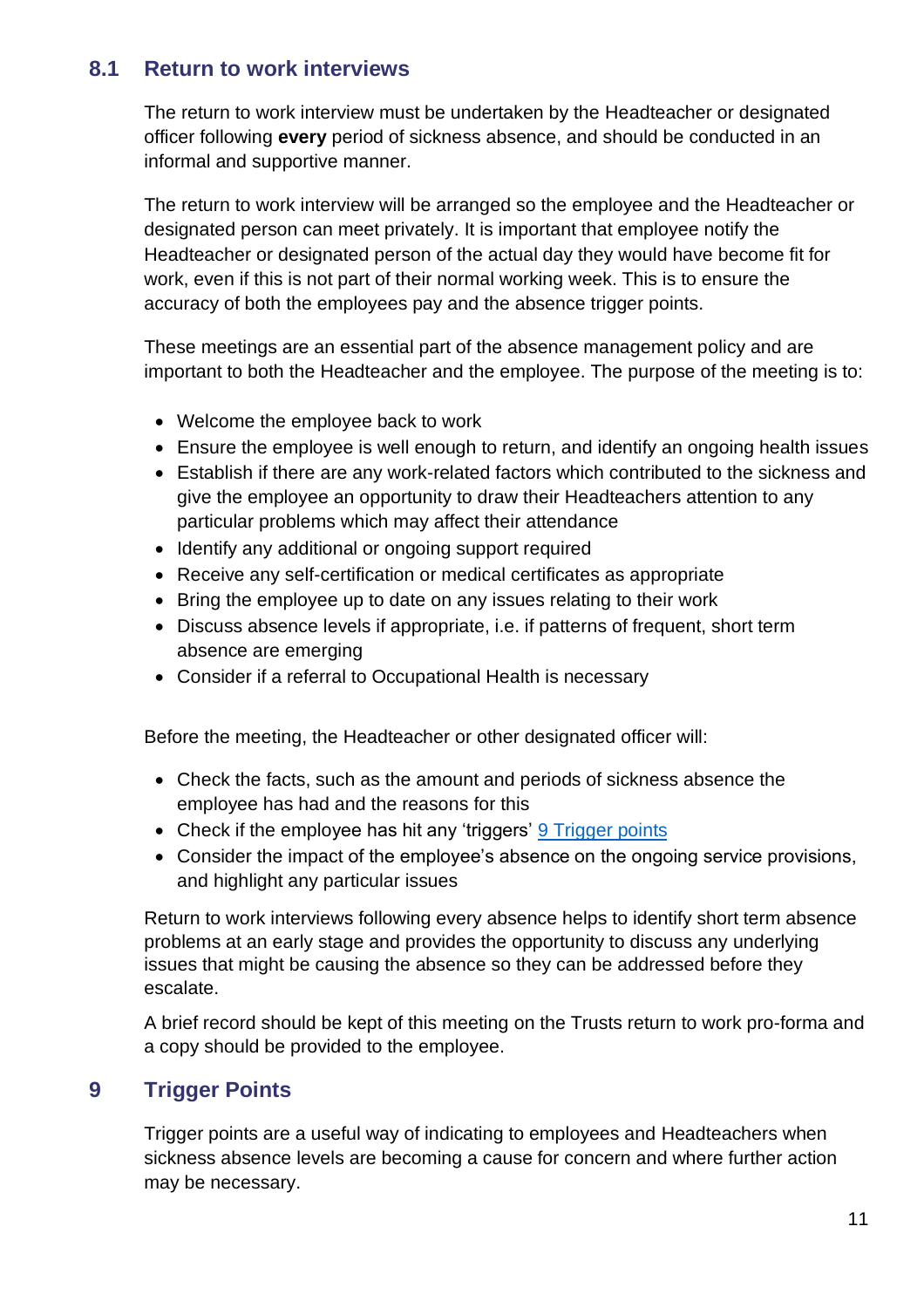The Trust has specific 'trigger points', which if met will prompt a Headteacher to hold an absence review meeting. The triggers used by the Trust are:

| <b>Short Term / Frequent Absence</b>                                                 | <b>Long Term Absence</b>             |  |
|--------------------------------------------------------------------------------------|--------------------------------------|--|
| 2 or more separate absences of any<br>duration in any three month period             |                                      |  |
| 7 days sickness in a 'rolling' 12 month<br>period (pro rata for part time employees) | A period of continuous absence of 21 |  |
| 3 periods of absence in a 'rolling' 12<br>month period                               | calendar days or more                |  |
| A pattern of absence which is causing<br>concern                                     |                                      |  |

#### <span id="page-11-0"></span>**10 Sickness absence process**

Where an employee has exceeded the short term absence trigger points and if no action has been previously taken, the process for short term or frequent sickness absence is as outlined in [Appendix 1.](#page-22-0) For long term sickness, the process is outlined in [Appendix 2.](#page-25-0) These meetings should be held in addition to the return to work meetings.

The purpose of the meeting is to:

- Fully understand the reasons for absence
- Identify any appropriate support that could be put in place which could improve attendance
- Set target for improvement through an absence improvement plan

The Trust aims to deal with concerns informally in the first instance. In deciding whether to implement the formal stages of this procedure the most important consideration is the need to act reasonably in the circumstances of the particular case. The trigger points may prompt the Headteacher to initiate the formal stage of the procedure, however they will have discretion not to implement this where it would be inappropriate, for example, where an employee is recuperating from an operation on medical advice and there is a known return to work date.

Enough time should be given between each of the stages to allow for improvement in the employee's health and attendance. Headteachers and employees may meet for informal reviews, however, if further triggers are hit, and it is appropriate to do so, Headteachers may implement the next stage of the absence management policy.

## <span id="page-11-1"></span>**11 Dealing with short term / frequent sickness absence**

Short term sickness absence may consist of days off for minor ailments and may include reason such as colds, upset stomach etc which may or may not be covered by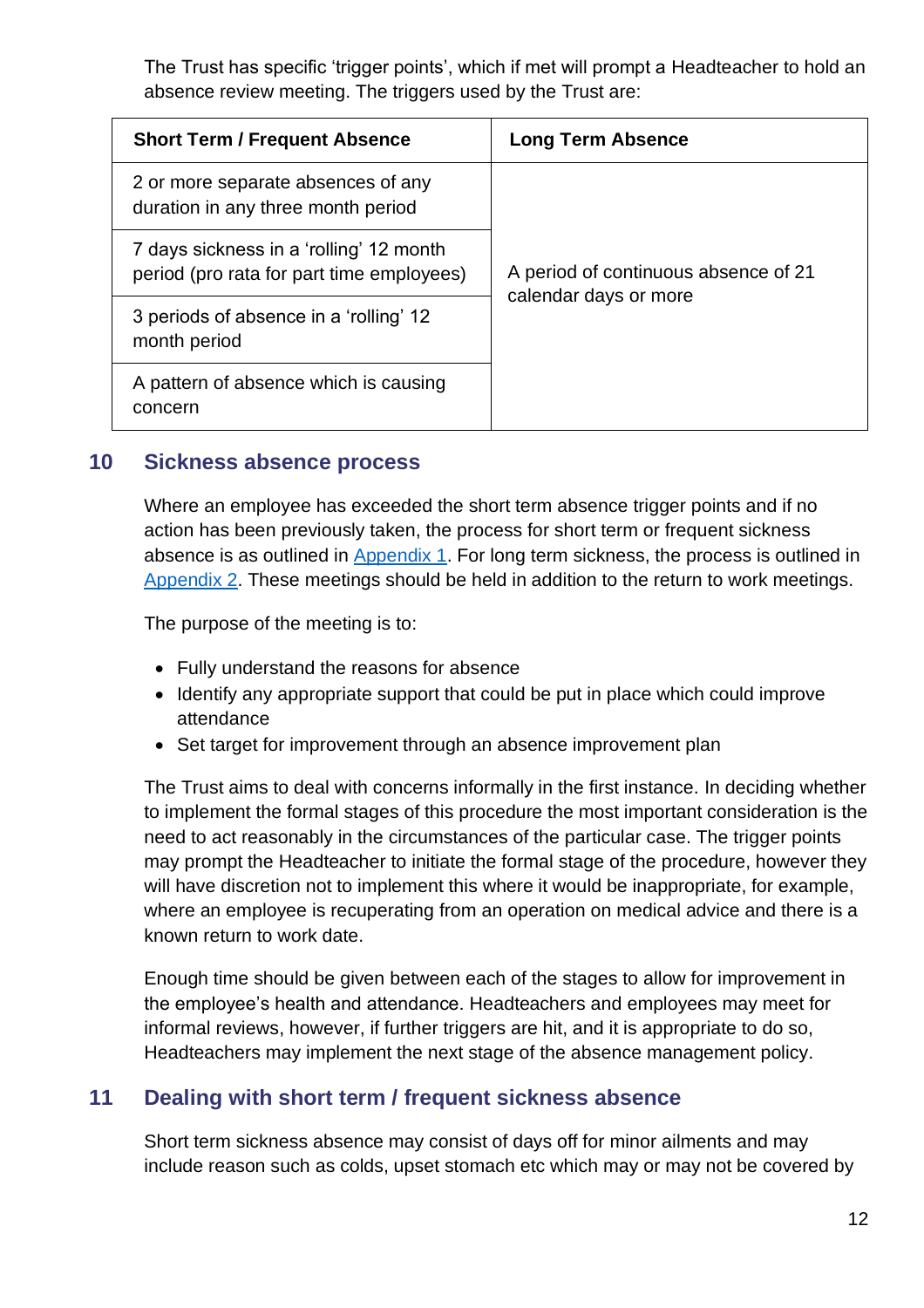a medical certificate. A pattern may also emerge of odd days for the same reason, and may be around certain times of the week / month.

Frequent absence may indicate general ill health and employees should be encouraged to seek proper medical advice to identify any underlying health problems.

Employees who are not motivated, are feeling stressed and / or have difficult relationships with others at work may also have frequent, short term absence. Identifying such problems early will help Headteachers to be aware of these issues and address them where possible.

Patterns of absence can also be due to factors outside of work such as domestic issues around child care, or care for relatives. Where these issues are identified, Headteachers should consider suitable support or alternative arrangements, such as flexible working.

Where there are high levels of short term or frequent absence which are causing concern the focus will be on how the Trust can support the employee as well as the impact on the schools' ability to provide a service.

Where an employee feels their absence is noticed, they may be less inclined to take unnecessary time off, and the Headteacher should discuss this with the employee at the earliest opportunity with a view to resolving the issues in an informal manner in the first instance.

## <span id="page-12-0"></span>**12 Dealing with long term absence**

Long term sickness absence are absences of 21 calendar days or more and must be covered by medical certificates / fit notes.

When an employee is absent from work due to a long term absence it is important that contact is maintained between the Headteacher and employee. This is to ensure the employee does not feel isolated, vulnerable or out of touch, and enables the Headteacher to make arrangements for continued service delivery.

Where an absence is going to continue beyond 21 calendar days, the Headteacher should arrange to meet with the employee at a suitable venue. Any Headteacher visiting an employee's home should do so accompanied by another senior member of staff. The details of the meeting should be confirmed in writing or via e-mail and the purpose is to:

- Obtain up to date information with regards the reason for absence and any medication prescribed and / or treatment received
- Discuss relevant support
- Update the employee on any changes at work whilst the employee has been absent
- Discuss a timescale for a return to work
- Inform the employee that they may be referred to Occupational Health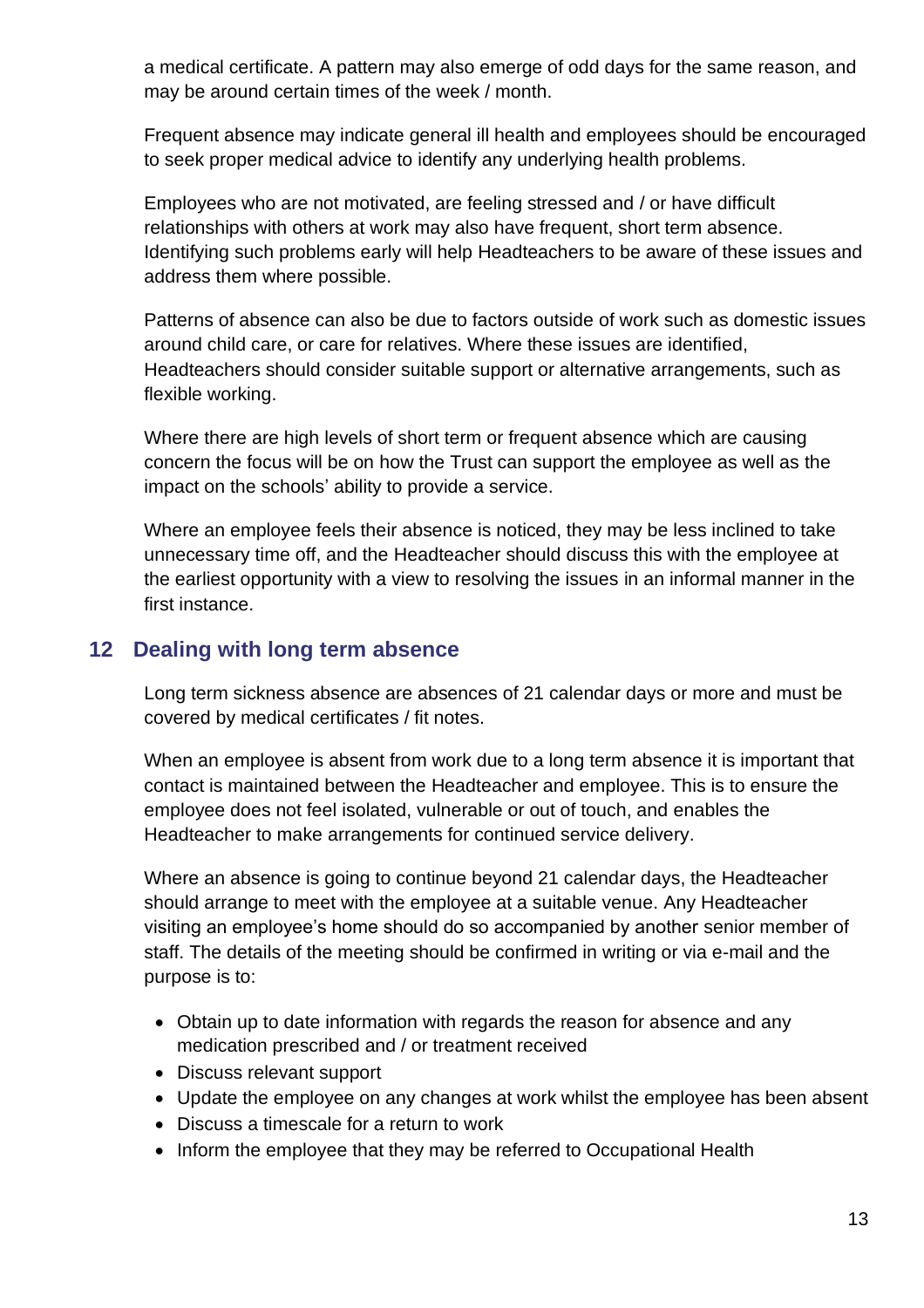• Agree how contact will be maintained and the frequency of that contact. In general it is advised that the Headteacher meets with the employee on a regular basis, and at least every four weeks while they remain on long term absence.

There may be times where a meeting is impracticable or not appropriate due to the nature of the employee's illness, however the Headteacher should still maintain contact with the employee or a nominated representative, such as relative or trade union representative, and agree how contact will be maintained e.g. frequency, place etc. Face to face meetings are always recommended as they enable both the employee and the Headteacher time to fully discuss relevant issues in an informal and supportive way.

Once an employee has been absent continually for 21 calendar days the Headteacher should consider a referral to the Trust's Occupational Health service. There may be circumstances where the referral may not be appropriate at that stage due to the nature of illness or medical treatment which is underway but Headteachers should not delay the referral unnecessarily.

Once a medical report has been received the Headteacher should make arrangements to meet with the employee and discuss it. Under the Access to Medical Reports Act the employees have the right to see the report before it is sent to the Headteacher, Occupational Health will advise the employee of this and issue the necessary form.

Where long term absence reaches four months and there is no indication of a return to work date a Case Review Hearing should be arranged and conducted in accordance with this policy.

Most individuals return to work after illness without needing any special adjustments to be made to their working arrangements, however some may need a return to work plan. In general terms, such a plan may be helpful for staff well enough to do some of their work, but who may need some adjustments to their normal working pattern or duties for a period of time 14 [Phased return.](#page-14-0) Where his is required, a meeting prior to the expected return to work date may be helpful to agree a return to work plan and to support reintroduction to the work place.

## <span id="page-13-0"></span>**13 Monitoring Periods**

Following either an informal or formal attendance meeting, the individual will be advised that their absence will be monitored in line with policy. The monitoring periods are dependant upon the stage the employee is at in the absence process, but may be between 3 and 12 months in length.

Where the employee's attendance during the monitoring period improves significantly and they do not reach any further trigger points, they will be advised that their absence has reached a satisfactory level. Employees will continue to be monitored however and if they reach another trigger point in that period they will automatically re-enter the procedure at the same stage.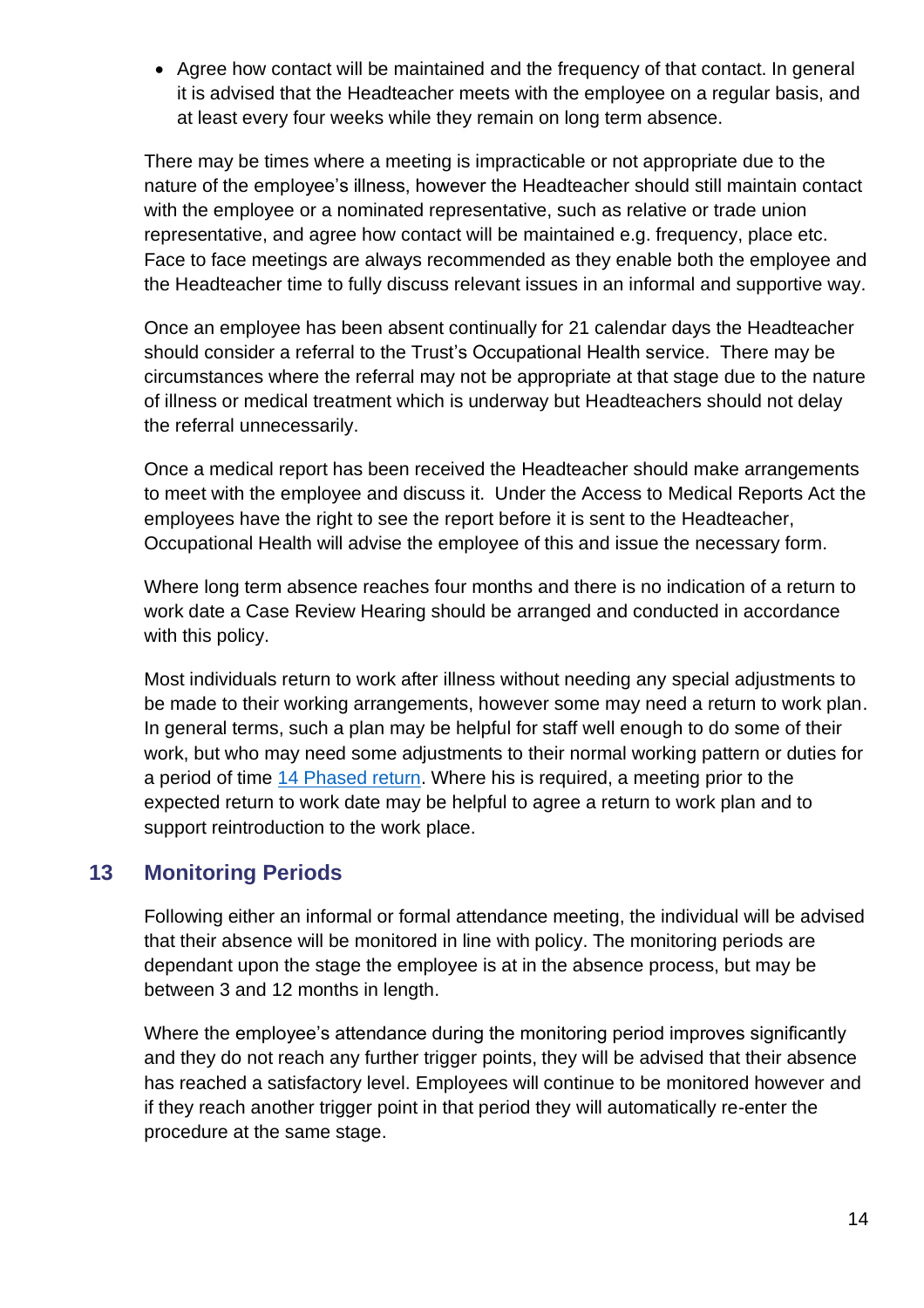If it can be objectively justified, for example to demonstrate a continuing and sustained improvement in attendance, Headteachers may consider extending monitoring periods.

## <span id="page-14-0"></span>**14 Phased return**

In order to facilitate an employee's return to work a phased return may be appropriate. This enables employees to return to work initially on reduced hours and / or restricted duties to ease the transition and facilitate an early return.

Where fit note says the employee 'may be fit to return to work', any advice outlined by the GP on the fit note should be taken into account and consideration should also be given to the possibility of working in another area of the Trust for a short time if restricted duties are not available in their own area of work. The phased return would not usually exceed four weeks, including school closure periods.

Once on a phased return the employee is confirmed as fit for work and they should be well enough to be able to perform the duties they will be undertaking to a reasonable level and for a reasonable amount of time per day i.e. 50% of their contracted hours. This should be increased during the phased return period until they are working their full contracted hours. There may be some exceptions to this and each case will be looked at on an individual basis.

Headteachers will need to consider reasonable adjustments within a phased return for an employee who has a disability covered by the Equality Act. The amount of time and/or level of work that a disabled employee can undertake on a phased return may need to be less than that specified above, and their phased return to work period extended.

In some cases a phased return may not yet be appropriate but the employee would benefit from some time in the working environment to help them re-adjust and prepare for coming back to work either on a phased return or to their usual contracted hours. This may be appropriate if employee has had a long period of illness or is particularly anxious or concerned about returning to work. In such cases the employee could spend some time visiting the work place for very short period's i.e. a maximum of one hour a day but would not be required to undertake any work, and could attend team meetings, spend time talking to colleagues about work related subjects or read work related information.

Where an employee requests a longer period of reduced hours they have the statutory right to request flexible working, and should submit a flexible working request to the Headteacher. If this request is agreed the employees pay will be adjusted accordingly.

## <span id="page-14-1"></span>**14.1 Pay during a phased return**

Employees will not receive less pay than they would have if they had remained absent from work due to sickness.

For example, if an employee is on half pay and absent due to sickness and they return to work on a phased return they will be paid half pay as a minimum, plus any pay for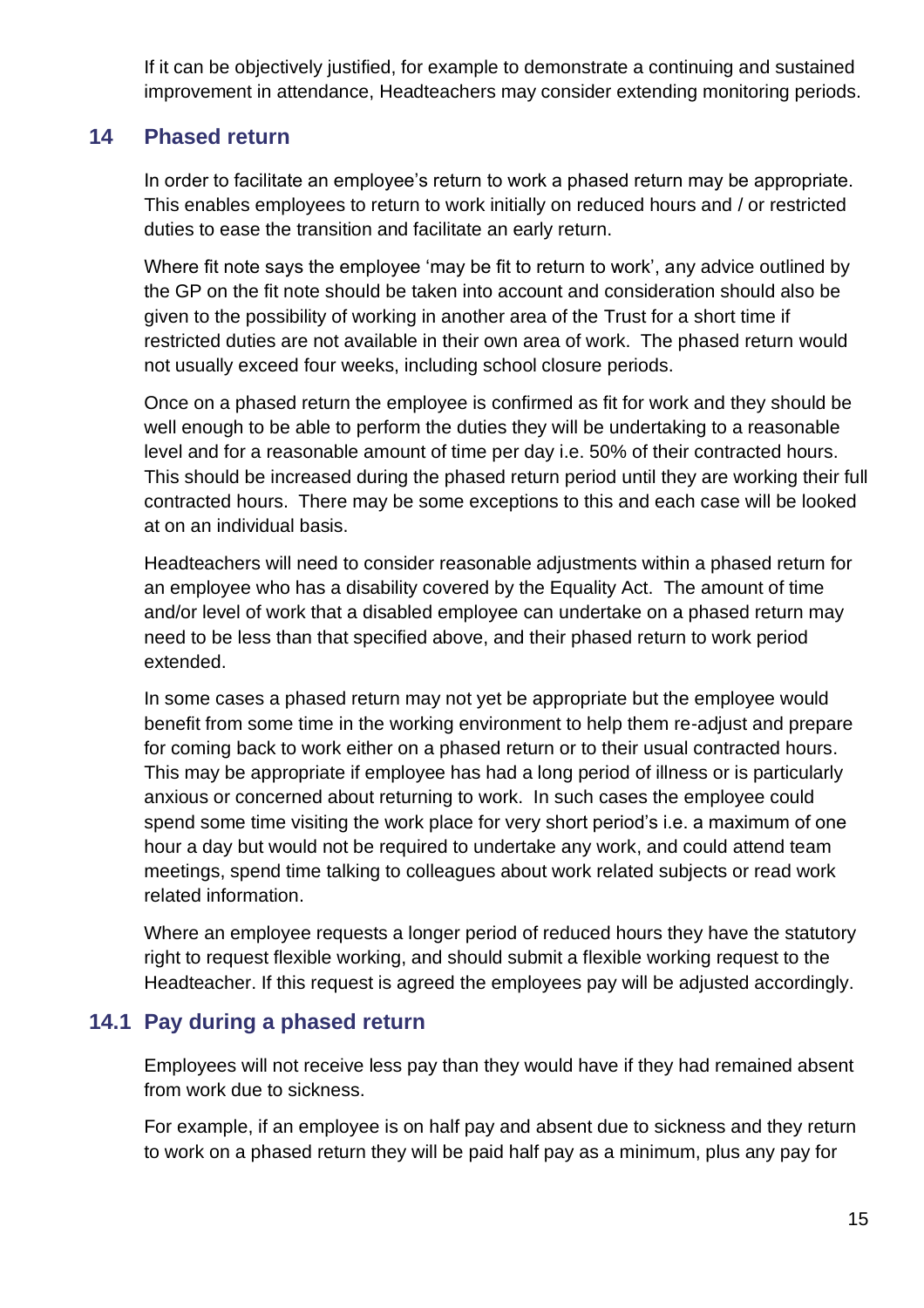additional hours worked. If an employee is on nil pay, they will be paid for the actual hours worked.

## <span id="page-15-0"></span>**15 Arranging an absence review meeting**

The sickness absence review process has three formal stages. The aim is to resolve issues informally where possible, or during stage two of the absence process, where stage one is informal.

During any stage of this procedure, if the employee has any concerns which could affect their ability to attend work they must discuss that with the Headteacher so appropriate support can be given.

## <span id="page-15-1"></span>**15.1 First absence review meeting**

While some flexibility may be required dependent on individual circumstances, Headteachers should ensure that they have an absence review meeting with the employee once the absence reaches one of the 'trigger points' 9 [Trigger points.](#page-13-0) These meetings are in addition to return to work meetings.

The Headteacher should ensure they have the details of the employee's absence record and the triggers they have hit and discuss these at the meeting together with any specific work related issues. Any medical reports obtained from the Trusts Occupational Health provider should also be discussed if this has not been done so already.

Employees are encouraged to be as open as possible about the reasons for absence and any personal or work issues that may be contributing to this. Headteachers should be aware that this may be difficult and sensitive, however it is important so that an absence improvement plan can include any relevant support.

The purpose of the meeting is to:

- Fully understand the reasons for absence
- Identify any appropriate support that could be put in place which could improve attendance
- Set targets for improvement through an absence improvement plan.

The Headteacher must confirm the arrangements of the meeting in writing or via e-mail to the employee giving seven calendar days / five working days' notice of the meeting. A copy of the letter should be held on the employee's personal file.

Employees have the right to be represented by a trade union representative or accompanied by a work colleague at any formal meetings held under this procedure. Informal meetings do not attract the same right, but requests to be accompanied will be considered where this support may be helpful.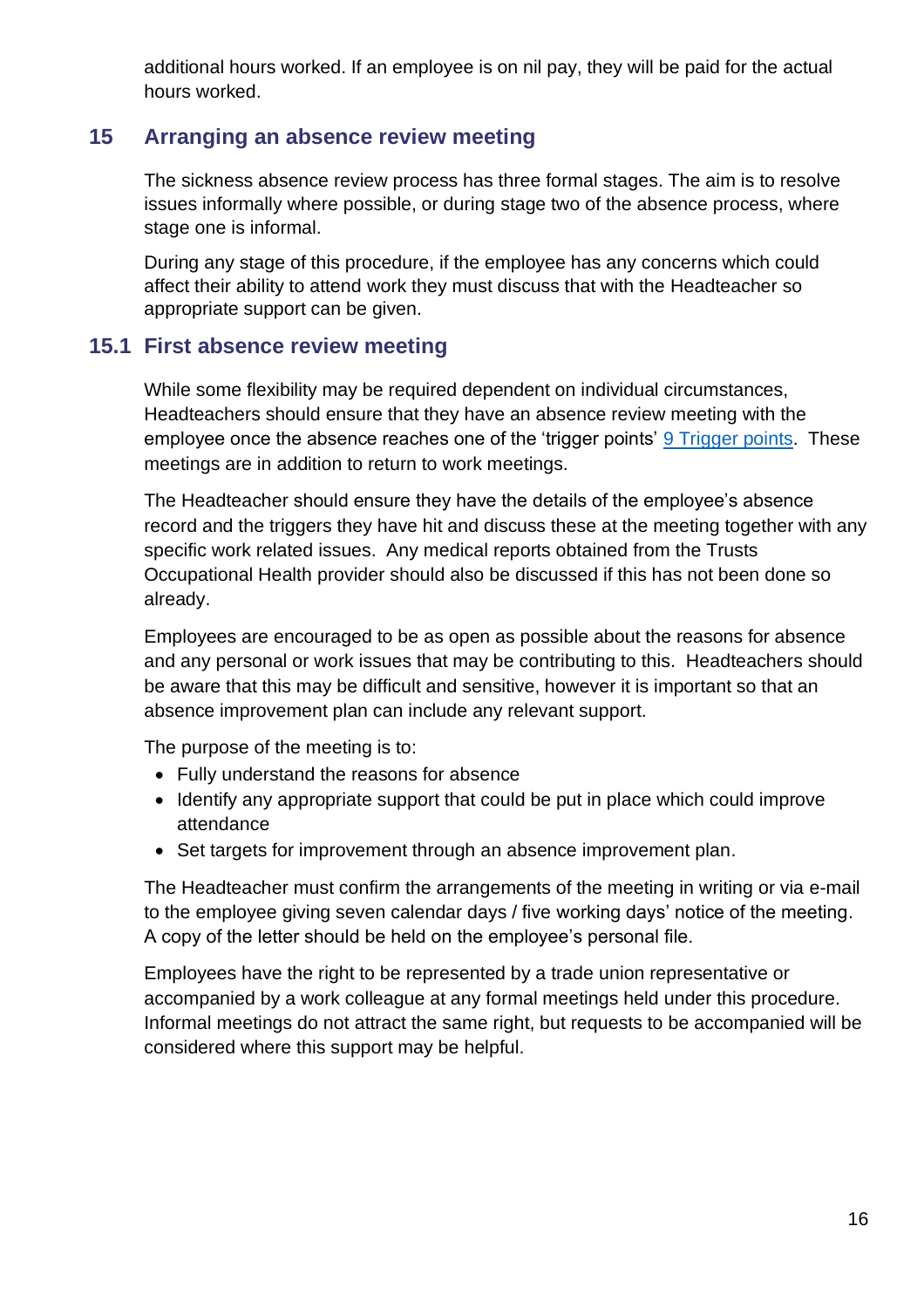An absence improvement plan may include one or more of the following actions:

- A monitoring period during which an improvement in absence levels is specified
- A stress risk assessment is carried out if it is apparent that there are work related stress issues
- The employee is required to obtain a medical certificate from their GP for every period of absence
- A referral is made to the Occupational Health service for advice on the employee's health if this has not already been done
- Reasonable adaptations to working practices / procedures are considered and implemented if the employee is disabled and covered by the Equality Act
- Different working hours / arrangements on a short term / temporary basis are considered and implemented if appropriate i.e. later start / finish times. Such arrangements should not normally last for more than four weeks
- HR polices such as flexible working and / or leave management arrangements are considered and used where appropriate

Any one, or a combination of the above, may be appropriate depending on each case. The outcome of the meeting must be confirmed in writing by the Headteacher and should include details of the absence improvement plan including:

- The situation to date including the number and frequency of absences
- The improvements that are required and the timescales involved (employees must know what is expected of them and how this will be monitored)
- Details of any support or temporary arrangements which have been put in place
- That failure to improve and sustain attendance to the required level could lead to more formal action such as a case review hearing and that the employees continued employment could be at risk

A copy of the letter should be held on the employee's personal file.

## <span id="page-16-0"></span>**15.2 Second and third absence review meetings**

If there is insufficient improvement in the employee's attendance, or the improvement is not sustained, a second or third formal absence review meeting, as appropriate, will be held.

The Headteacher must confirm the arrangements of the meeting in writing or via e-mail to the employee giving seven calendar days / five working days' notice of the meeting. The employee has the right to be accompanied by their trade union representative, workplace colleague. A copy of the letter should be held on the employee's personal file.

This meeting will re-consider the issues previously discussed as well as any additional, relevant information such as the most recent medical advice and explore if there are any further options and / or support which could be put in place to improve attendance.

An amended absence improvement plan should be agreed.

The outcome of this absence review meeting must be again confirmed in writing or email, including the level of improvement required and any support which is to be put in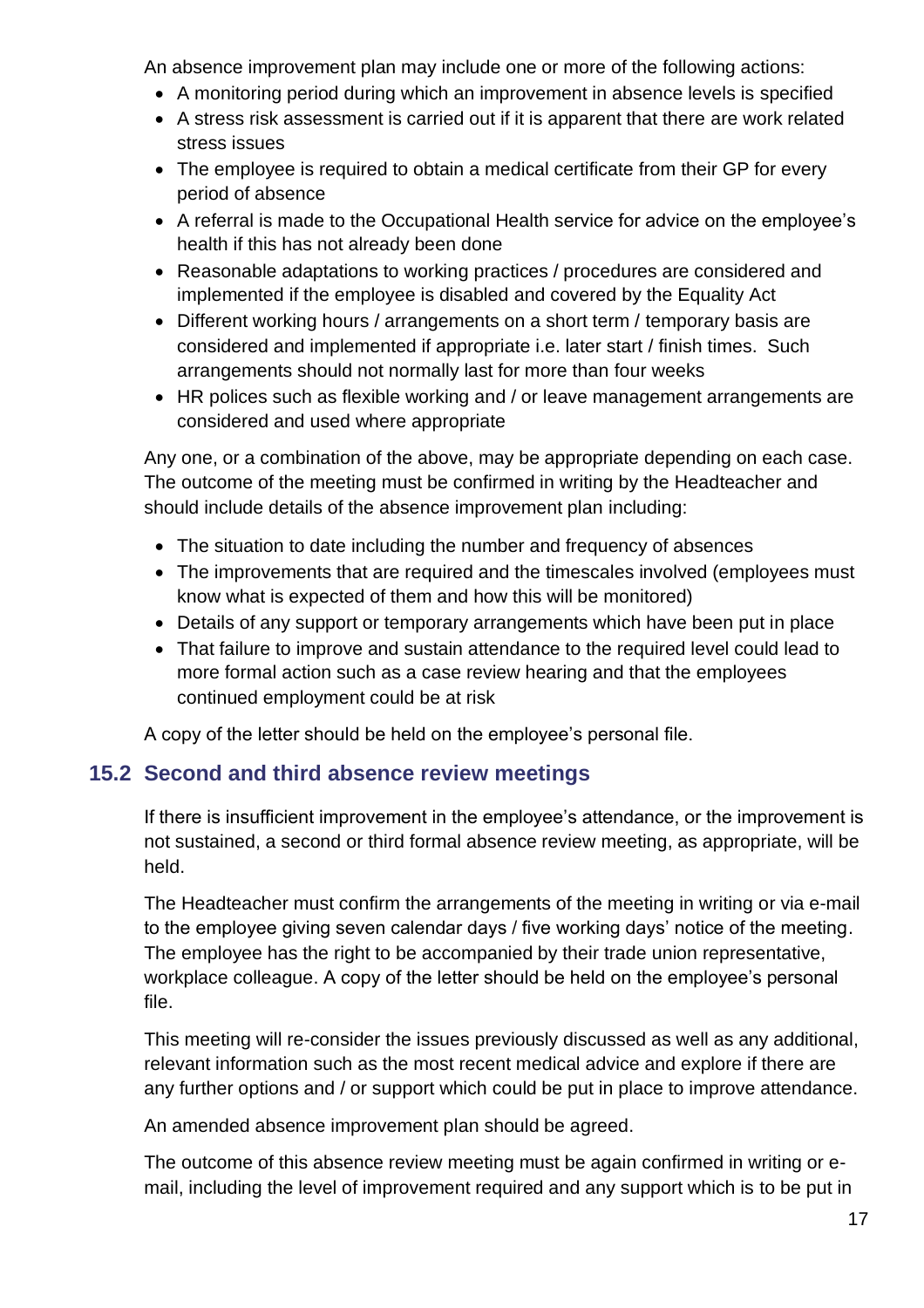place. The letter should specify that if no improvement is achieved more formal action such as a case review hearing could be considered and that the employee's continued employment could be at risk.

## <span id="page-17-0"></span>**15.3 Case review hearing**

An employee can be expected to be invited to a case review hearing where:

- There are continuing concerns regarding frequent short term absence and where the employee has not sustained improvement despite interventions and support
- In the case of long term absence, options to remain in employment are either inappropriate or unsuccessful
- The employees attendance is such that it appears that it cannot be reasonably sustained
- Occupational Health advice confirms that an employee is able to return to work however the employee remains absent

The purpose of the case review hearing will be to consider whether there are any further actions that he Trust can take to assist the employee in continuing their employment and maintaining their attendance at work, or, where appropriate, whether employment should be terminated on the grounds of health related capability.

The Headteacher must confirm the arrangements of the meeting in writing or via e-mail to the employee giving seven calendar days / five working days' notice of the meeting. A copy of the letter should be held on the employee's personal file.

Case review hearings will be chaired by the Headteacher or an officer nominated by the Chief Executive Officer (Hearing Officer), who is of sufficient seniority to have delegated authority to take any necessary action.

Employees have the right to be represented by a trade union representative or accompanied by a work colleague at any formal meetings held under this procedure.

Where an employee is unable to attend for an acceptable reason and would wish to attend the hearing, it may be adjourned to a later date. Where an employee is able to attend but chooses not to, the hearing may proceed in their absence. If the reason for non-attendance is a medical issue, the employee will generally be expected to provide medical evidence that they are unfit to attend the hearing. In any case, the hearing may proceed where there have been previous requests for adjournments and / or it seems unlikely that the employee will be able to attend within a reasonable period of time.

Possible outcomes of a case review include:

#### • **Management Guidance and a continuation of monitoring**.

If management guidance is required, the Headteacher will make arrangements to do this at the earliest opportunity. The details of this will be confirmed in writing and a copy will be retained in the employee's personal file and can be referred to in the future. There is no right of appeal against management guidance. Where management guidance is given following the outcome of a Case Review Hearing, the Hearing Officer will explain their decision to the employee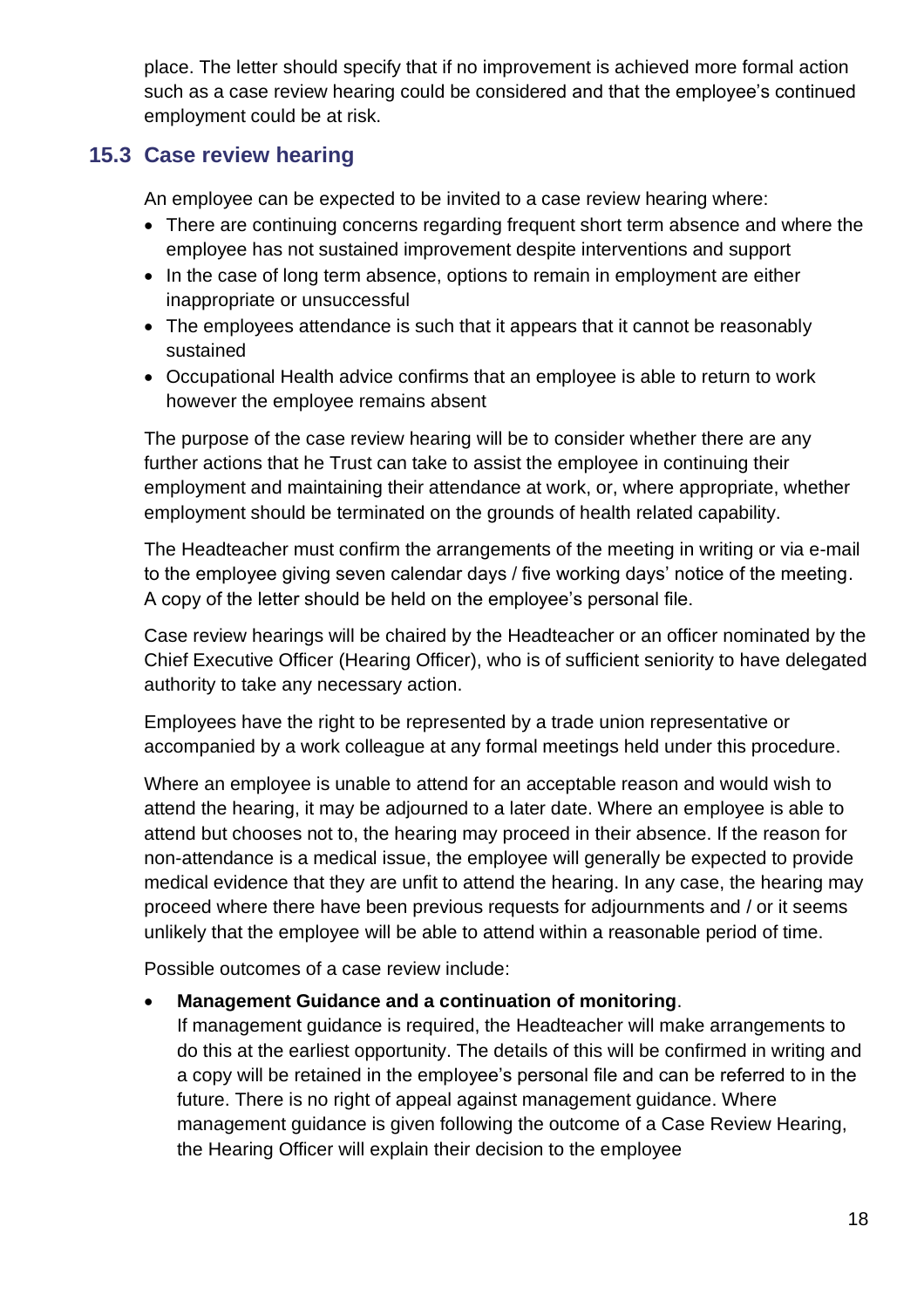## • **Recorded Verbal Warning and a continuation of monitoring**

Where it is considered that a recorded verbal warning is appropriate, the employee will be made aware of the Trust's expectations for their future attendance. The employee will also be informed of their right of appeal and the consequences of any future attendance issues, which could be a final warning or dismissal

#### • **Written Warning and a continuation of monitoring**.

Where it is considered that a written warning is appropriate, the employee will be made aware of the Trust's expectations for their future attendance. The employee will also be informed of their right of appeal and the consequences of any future attendance issues, which could be a final warning or dismissal

#### • **Final Written Warning and continuation of monitoring**

Where there is a failure to improve attendance at work following a written warning or where the employee's absence record is considered to justify a final written warning in its own right, the employee will be made aware of the Trust's expectations for their future attendance. The employee will also be informed of their right of appeal and the consequences of any future attendance issues, which could result in their dismissal

#### • **Dismissal with notice**

Where there is a failure to improve attendance at work following a final written warning or where the circumstances are considered to justify dismissal, the employee's employment will be terminated with the appropriate amount of notice. The employee will be informed of their right of appeal

#### • **Alternatives to Dismissal**

Depending on the individual circumstances in any case, it may (subject to the nature of the position and the employee's ability to properly undertake it) be reasonable to offer the employee an alternative post which is currently vacant and which would wholly or substantially eliminate the reasons for any absence. Where an alternative job results in a drop in salary, this will be effective immediately

## <span id="page-18-0"></span>**15.4 Formal sanctions and appeals**

The following time limits for formal sanctions issued under this policy will apply:

- Recorded verbal warnings 6 months
- Written warnings 12 months
- Final written warning 12 months

Where there is a pattern of the employee's attendance deteriorating after the expiry of a previous warning, the warnings periods may be considered for up to a period of 24 months.

Employees have the right to appeal against the decision to dismiss them or any other formal action and may do this by setting out their grounds of appeal in writing within ten working days of the decision.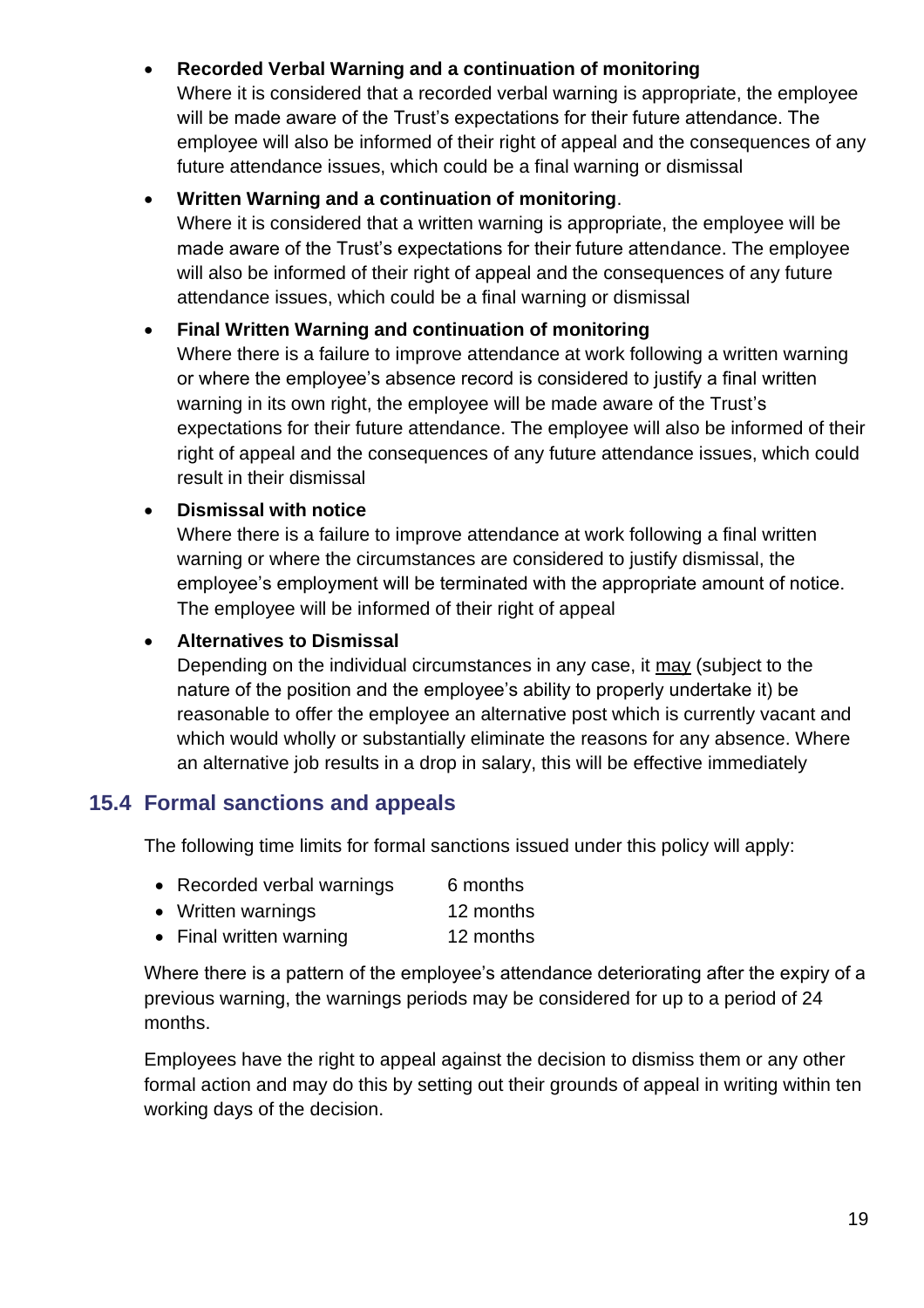Appeals should be sent to the Chair of Governors, and contain:

- The action being appealed against
- The reason for the appeal
- The name and address of their representative, where applicable

All appeals will be heard without unreasonable delay and, where possible, at an agreed time and place. The employee will have the right to be accompanied by a trade union representative or work colleague.

## <span id="page-19-0"></span>**16 Occupational Health Referrals**

The Trust's Occupational Health provider provides up-to-date, professional medical advice to Headteachers to help them make informed decisions about an employee's health in relation to their work. Referrals can be made for both employees who are absent due short and long term absence. Headteachers do not need to wait until an employee is absent from work or has reached a trigger point before they make a referral to Occupational Health if there are concerns.

Occupational Health can:

- Advise on how best to manage the case from a medical perspective
- Give an indication of a likely return to work date
- Advise whether the employee has a disability under the Equality Act and recommend reasonable adjustments as appropriate
- Advise whether a phased return to work, temporary alternative work, reduced duties or adjustments would be appropriate
- Ask the employee for permission to access information from their doctor or specialist and for permission to disclose relevant information to appropriate management

There are medical confidentiality issues which mean that the employee has to give their consent to any specific details relating to a current or previous medical condition being released to their employer. However Occupational Health will provide a medical opinion on the case in as much detail as they can. Headteachers should then consider this information along with any other relevant information such as the nature of the illness, length of absence, ability to provide service delivery while absence continues etc in order to consider any appropriate action.

Employees are contractually obliged to attend appointments with the Trust's Occupational Health provider. If the employee is unable to make the appointment made, they must contact the Headteacher as soon as possible so an alternative appointment can be made. Employees who repeatedly miss appointments, without good reason, may be subject to action under the Trusts disciplinary policy.

Where Occupational Health advise that the employee is fit for work, this will be discussed with the employee at the review meeting with the intention of agreeing a return to work date. Any further recommendations for adjustments will also be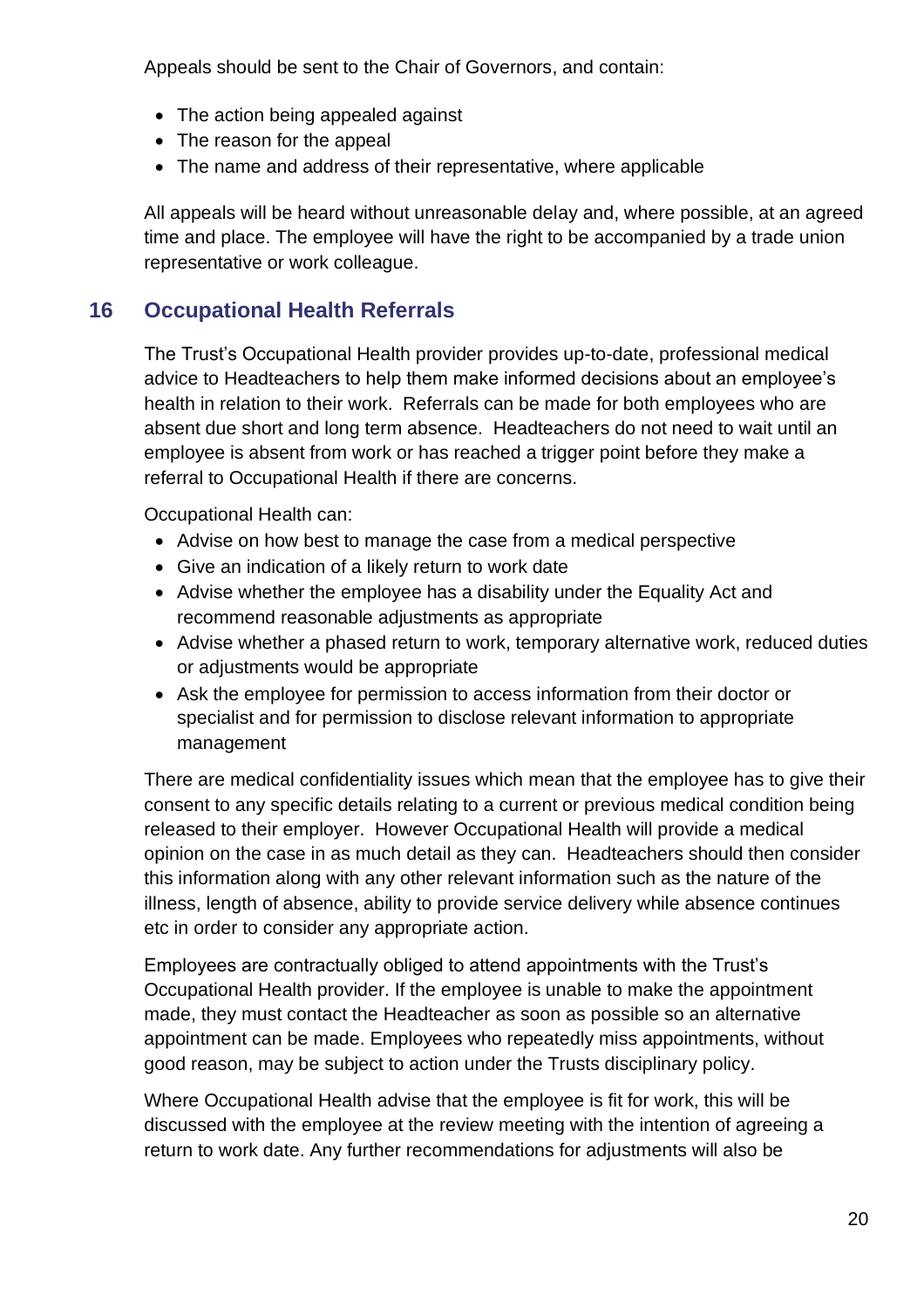discussed. If the employee fails to return to work on the agreed date, the Headteacher may refer this to a formal case review hearing in accordance with this procedure.

Where Occupational Health recommend that an employee is fit for work but recommends a phased return to work, this will be discussed with the employee and a suitable structure will be arranged.

If an employee is deemed permanently unfit for their role or similar role, Occupational Health may assess the employee as being eligible for early retirement on the grounds of ill health. Where this is the case, the Headteacher will discuss this with the individual to seek the employee's agreement.

## <span id="page-20-0"></span>**17 Equality Act 2010 (Disability Provisions)**

From 1 October 2010, the Equality Act replaced most of the Disability Discrimination Act. The Equality Act protects employees with disabilities from discrimination and places employers under an obligation to make reasonable adjustments where any provision, criterion or practice places individuals under a substantial disadvantage in comparison to non-disabled employees. Given that the nature and effect of a disability can be very different for individual employees, it is difficult to produce a general policy which caters for every situation. However, the duty under the Act means that, in considering any action under the terms of the Absence Management Policy account needs to be taken of any disadvantage that the employee concerned may suffer because of their disability.

The definition of 'disability' under the Equality Act 2010 provides that a person has a disability if:

- they have a physical or mental impairment
- the impairment has a substantial and long-term adverse effect on their ability to perform normal day-to-day activities

If an employee's attendance issues are related to a disability Headteachers should consider the position carefully and seek advice from HR and Occupational Health in order to determine the most appropriate action to be taken.

## <span id="page-20-1"></span>**18 Reasonable adjustments**

The duty to make reasonable adjustments under the Act arises where a provision, criterion or practice applied by the Trust (or any physical feature of the premises occupied by the Trust) places a disabled person at a substantial disadvantage compared with people who are not disabled.

The following are examples of reasonable steps an employer may have to take:

- Making physical adjustments to the workplace, or adjustments to the employee's duties / workload
- Transferring the disabled employee to another vacant post, with or without reasonable adjustments being made
- Altering the disabled employee's working hours through, for example, part-time working, job sharing or other flexible hours arrangements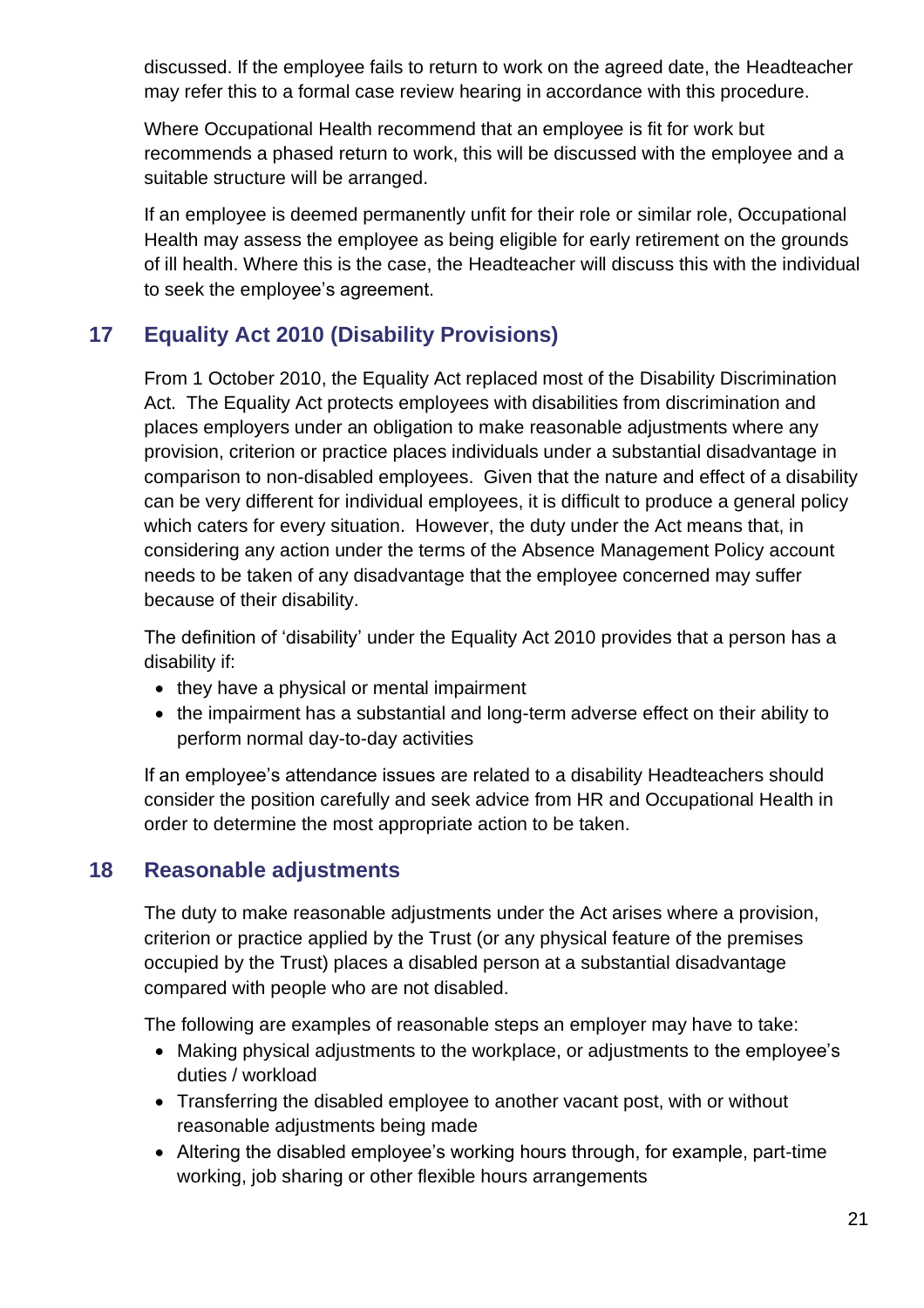- Providing special equipment to help a disabled employee to perform their tasks and giving training on how to use the equipment
- Extending trigger points
- Providing additional classroom assistance

In determining whether it is reasonable for an employer to have to take a particular step in order to comply, regard shall be had to:

- The extent to which taking the step would prevent the effect in question
- The extent to which it is practicable for the employer
- Health and safety considerations
- Financial and other costs which would be incurred by the employer in taking the step and the extent to which taking it would disrupt activities
- The availability to the employer of financial or other assistance with respect to taking the step

Any adjustments need to be implemented as soon as possible and should be agreed with the employee before they are made. It is important that Headteachers / supervisors record and review any adjustments regularly to make sure the support provided is still the most appropriate for the employee's condition.

## <span id="page-21-0"></span>**19 Sickness during annual leave**

Where an employee is employed on a whole time contract and they become ill during a period of annual leave, normal sickness absence reporting procedures apply.

If a whole time member of support staff falls sick whilst on annual leave then the period covered will be treated as sick leave provided a medical certificate / fit note is obtained. In these circumstances, the annual leave will be re-credited and the time covered by the medical certificate / fit note will be recorded as sick leave.

Employees will accrue annual leave entitlement to statutory annual leave only during periods of sickness absence, and carrying over of untaken annual leave to the following leave year will be discussed with the employee on an individual basis. No contractual annual leave will be deemed to have been taken by an employee until all of their statutory annual leave entitlement has been exhausted.

## <span id="page-21-1"></span>**20 Monitoring and review**

Measuring and monitoring sickness absence accurately is a key element of successful attendance management.

The Trust will record all sickness absence, including the reason and duration. Data will be collected and analysed to identify particular patterns of absence, use of management interventions and the overall cost of sickness absence.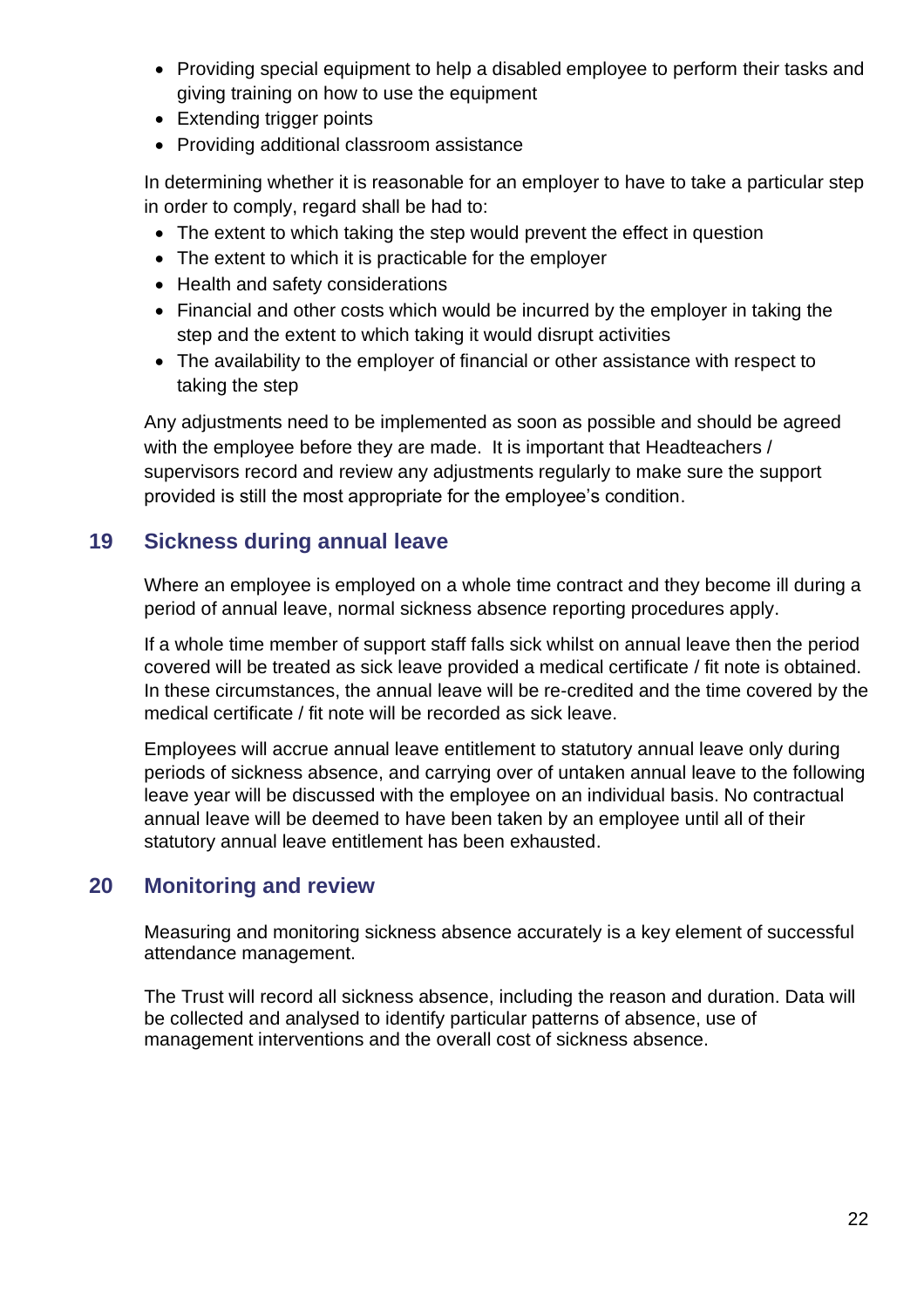## <span id="page-22-0"></span>**Short term or frequent sickness absence management process**

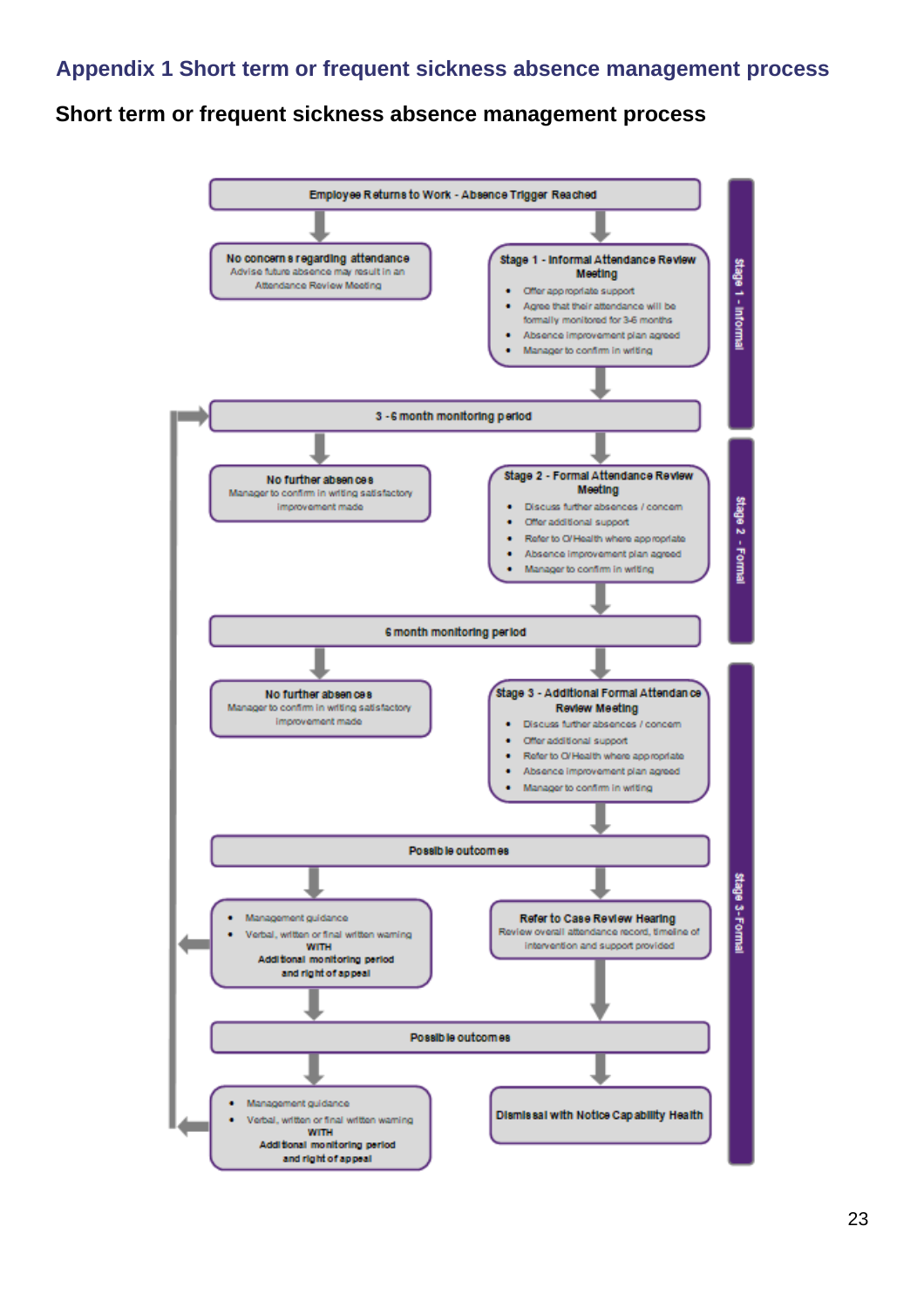#### **The right to be accompanied to meetings**

Employees have the right to be represented by a trade union representative or accompanied by a work colleague at any formal meetings held under this procedure

Informal meetings, including stage 1 of this procedure, do not attract the same right, but requests to be accompanied will be considered where this support may be helpful, but there is no automatic right to have a trade union representative or work colleague present.

#### **Stage 1 – Informal Supervisory Interview**

If no action has been previously taken and the first time the employee has reached a trigger point, monitor for 3-6 months

- Headteacher contacts the employee to employee requesting attendance at an informal interview
- This is an informal meeting to discuss the absence / pattern of absences and any underlying issues or any assistance that the employee requires
- What actions the employee has undertaken to address the issues
- See if any assistance can be offered
- Ask the employee of their own views on the schools' concerns
- Determine if there are any reasonable adjustments the school could consider to aid the employee to maintain a better level of attendance
- Agree an absence improvement plan and set a monitoring period of no less than three months
- Advise employee of the next stages of the process
- Record of the interview kept on personal file

#### **Stage 2 – Formal Absence Review Interview**

If the employee's attendance level is still unacceptable, or Stage 1 has been undertaken within the monitoring period, monitor for 6 months

- Letter sent to employee with sick record and any other relevant documents from stage 1, requesting attendance at formal interview, with the Headteacher, with representation if so wished
- Employee should be strongly advised to contact and be represented by their trade union
- Review the previously discussed absences with employee and identify any underlying reasons
- What actions the employee has undertaken to address the issues
- See if any assistance can be offered
- Ask the employee of their own views on the schools' concerns
- Determine if there are any reasonable adjustments the school could consider to aid the employee to maintain a better level of attendance
- Options available
	- continued monitoring
	- referral to Occupational Health
	- workplace assessments and adaptations
	- written warning/appeal explained at meeting
	- first written warning containing advice of potential dismissal if attendance fails to improve
- Agree or revise the current absence improvement plan and set a monitoring period
- Advise employee of the next stages of the process
- Record of the interview kept on personal file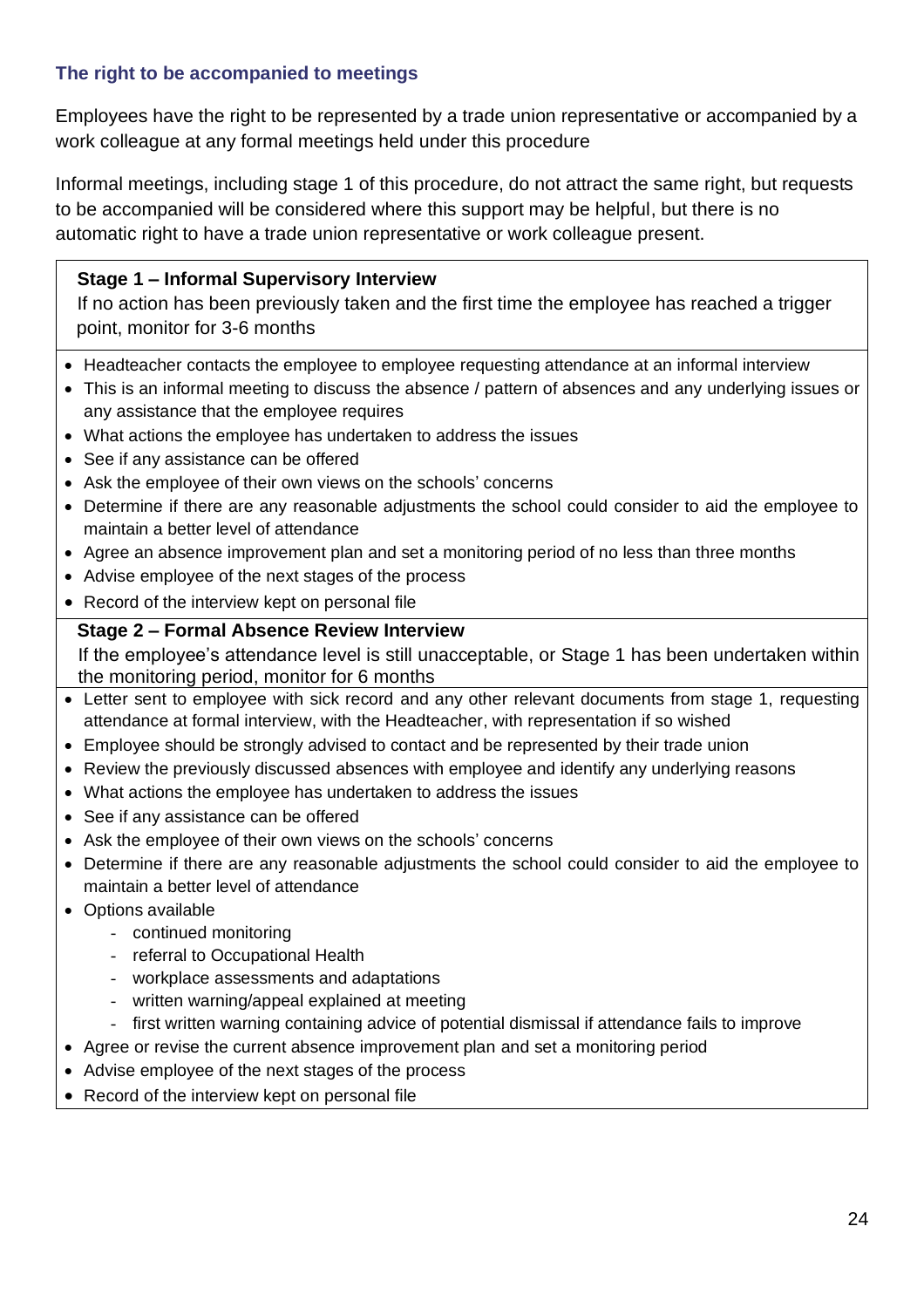#### **Stage 3 – Further Formal Absence Review Interview**

If the employee's attendance level is still unacceptable after Stage 2, monitor for 12 months

- Letter sent to employee with sick record and any other relevant documents from stages 1 and 2, requesting attendance at formal interview, with the Headteacher, with representation if so wished
- Advice sought from the Trust HR Provider
- Employee should be strongly advised to contact and be represented by their trade union
- Review the previously discussed absences with employee and identify any underlying reasons
- What actions the employee has undertaken to address the issues
- Whether further absences are likely to occur
- The impact of the employees' absence on the school
- See if any assistance can be offered
- Ask the employee of their own views on the schools' concerns
- Review any submissions made by the employee
- Determine if there are any reasonable adjustments the school could consider to aid the employee to maintain a better level of attendance
- Options available
	- continued monitoring
	- referral to Occupational Health
	- workplace assessments and adaptations
	- first/final written warning; containing advice that employee may be dismissed if attendance fails to improve and providing a timescale for improvement
- Advise employee of the next stages of the process
- Record of the interview kept on personal file

#### **Stage 4 – Case Hearing**

If the employee's attendance level is still unacceptable monitor for  $12 - 24$  months

- Letter sent to employee with sick record and any other relevant documents from stages 1, 2 and 3, requesting attendance at formal interview, with the Headteacher, with representation if so wished
- Employee should be strongly advised to contact and be represented by their trade union
- HR representative will normally be in attendance
- Headteacher reviews attendance record and puts forward case for dismissal on grounds of failure to maintain acceptable level of attendance
- Employee given opportunity to respond and/or offer mitigation
- Governing Body or Hearing Manager considers alternatives to dismissal
- If decision to dismiss, employee dismissed with notice, and action confirmed in writing including right of appeal

Stages 1, 2 or 3 may be repeated as appropriate

If it can be objectively justified, for example to demonstrate a continuing and sustained improvement in attendance, Headteachers may consider extending monitoring periods.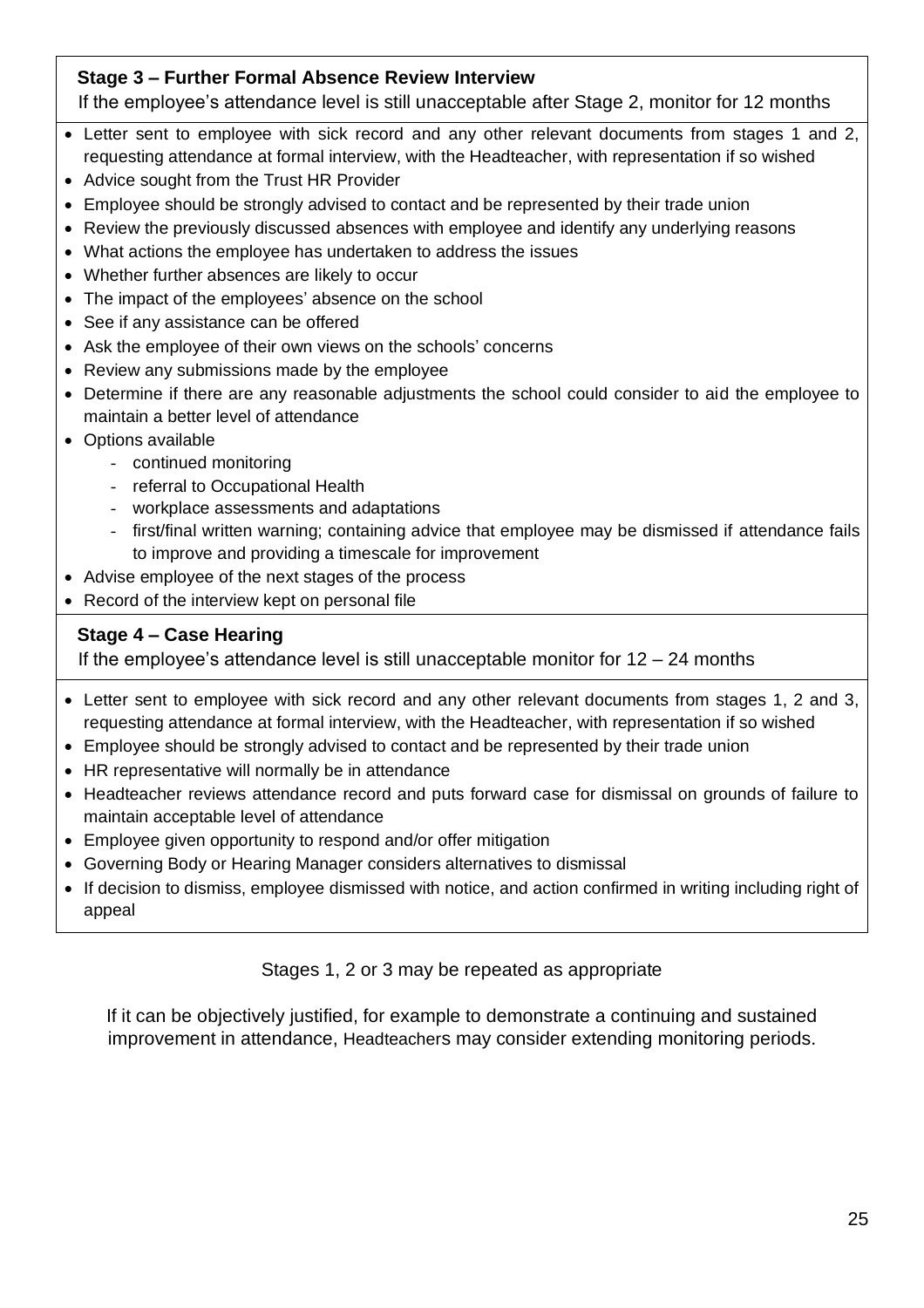#### <span id="page-25-0"></span>**Long term sickness absence management process**

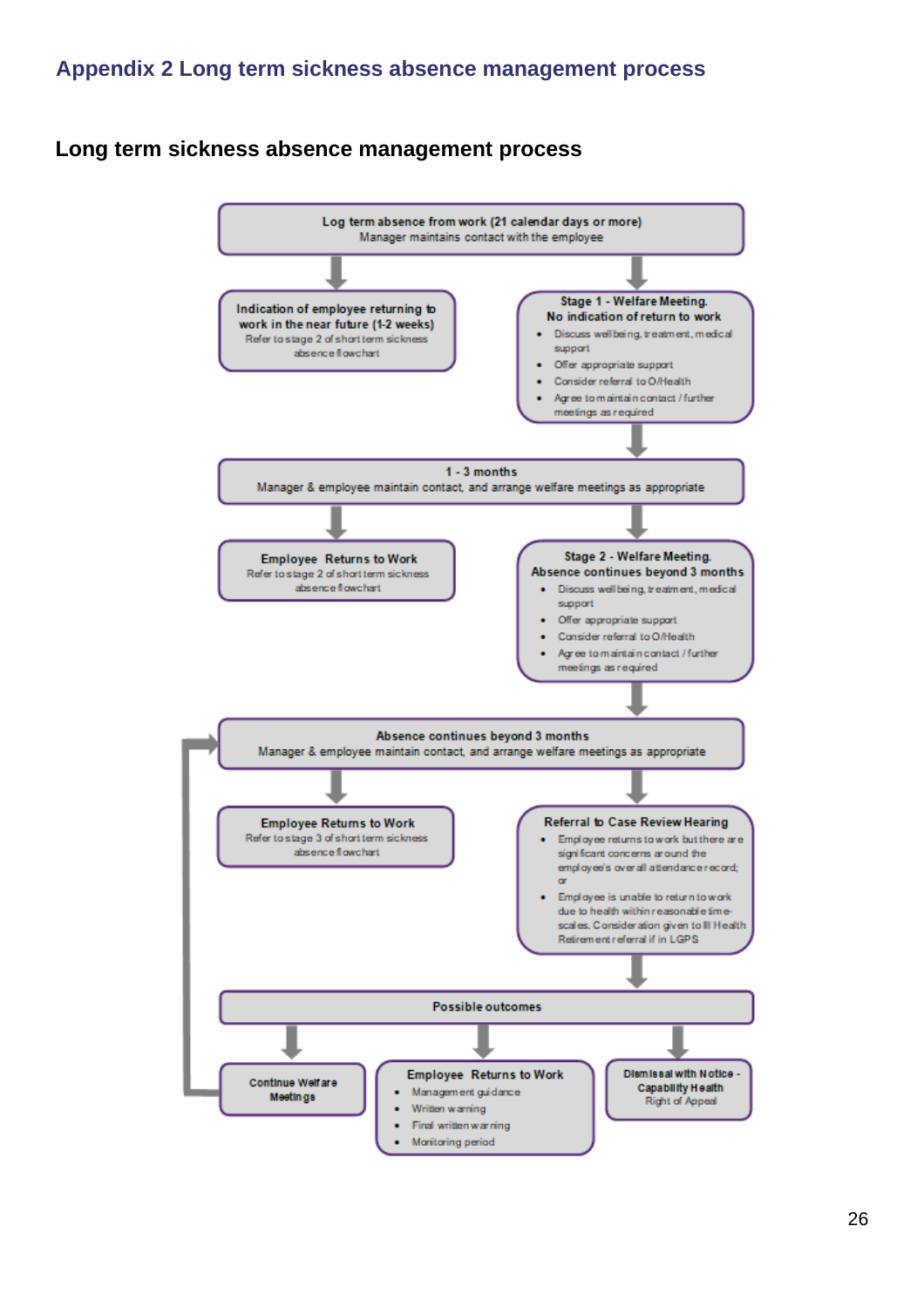#### **The right to be accompanied to meetings**

Employees have the right to be represented by a trade union representative or accompanied by a work colleague at any formal meetings held under this procedure

Informal meetings, including stage 1 of this procedure, do not attract the same right, but requests to be accompanied will be considered where this support may be helpful, but there is no automatic right to have a trade union representative or work colleague present.

#### **Stage 1 – Informal Initial Discussion or Meeting**

If an employee has been an absent for a period of 21 calendar days or more

- Headteacher contacts the employee and holds discussion either face to face or via telephone for an informal discussion
- Discuss the medical opinion, prognosis about recovery including the expected timescale for a return to work
- Explain the process for submitting medical certificates / fit notes whilst on long term sickness absence
- Whether the employee has a disability in accordance with the Equality Act 2010
- Action plan agreed (may include):
	- supported return to work plan including reasonable adjustments and a phased return to work where appropriate
	- Occupational Health referral
	- risk assessment (if appropriate)
	- workplace adaptations/reasonable adjustments
	- redeployment (temp or perm)
	- continued monitoring and timescales and date of next meeting
	- arrangements for maintained welfare contact with colleagues
- Advise employee of the next stages of the process
- Record of the discussion kept on personal file

#### **Stage 2 – Formal Absence Review Meeting**

Where and absence continues, usually for a period of three months

- Letter requesting formal meeting with employee to discuss relevant information received to date with Headteacher, and representation if so wished
- Advice sought from the Trust HR Provider
- Employee should be strongly advised to contact and be represented by their trade union
- Discuss the medical opinion, prognosis about recovery including the expected timescale for a return to work
- Discuss state of health of employee, Occupational Health reports and any other medical advice available
- See if any assistance can be offered
- Action plan agreed (may include)
	- supported return to work plan
	- Occupational Health referral
	- risk assessment (if appropriate)
	- workplace adaptations/reasonable adjustments
	- redeployment (temp or perm)
	- continued monitoring and timescales, and date of next meeting
	- ill health retirement
- Advise employee of the next stages of the process
- Record of the discussion kept on personal file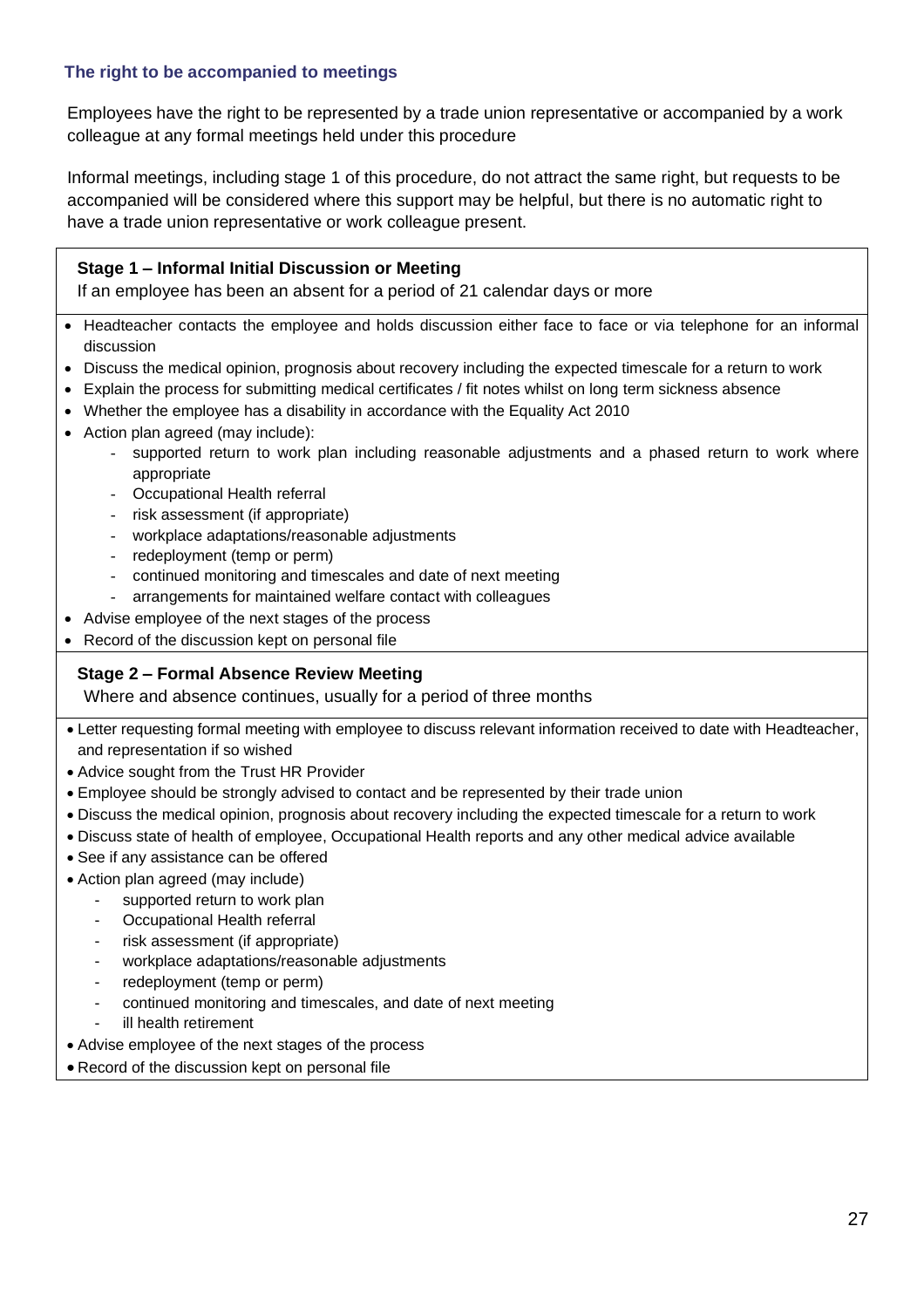#### **Stage 3 – Further Formal Absence Review Meeting**

Where and absence continues, usually for a period of five months

- Letter requesting further formal meeting with employee to discuss progress with Headteacher, with representation if so wished
- Advice sought from the Trust HR Provider
- Employee should be strongly advised to contact and be represented by their trade union
- Discuss state of health of employee, Occupational Health reports and any other medical advice available
- Discuss the medical opinion, prognosis about recovery including the expected timescale for a return to work
- Discuss the impact of the absence on the schools operations including the ability to cover the work
- See if any assistance can be offered
- If the employee is likely to return to work: agree a further action plan
- Action plan agreed (may include)
	- supported return to work plan
	- Occupational Health referral
	- risk assessment (if appropriate)
	- workplace adaptations/reasonable adjustments
	- redeployment (temp or perm)
	- continued monitoring and timescales, and date of next meeting
- If the employee is unlikely to return to work or be able to undertake their duties in the foreseeable future: inform employee in writing that if alternatives such as redeployment, if this is not successful or appropriate, they may be dismissed for incapacity
	- Record of the discussion kept on personal file. If at this stage there is mutual agreement that termination is the most appropriate solution, termination may be arranged without the need for an attendance hearing
- Advise employee of the next stages of the process. The decision to dismiss an employee on long term sick will only be taken once all other options have been considered
- Record of the discussion kept on personal file

#### **Stage 4 – Case Review Hearing**

If the employee does not return to work as a result of a third action plan as set at Stage 3 of this process

- Letter sent to employee requesting attendance at formal case review hearing, with Governors Panel, Employee should be strongly advised to contact and be represented by their trade union, to consider options outlined previously, which may include dismissal on the grounds of incapacity
- If the employee is not well enough to attend the hearing in person, they may elect to be represented and/or to provide a written submission
- Prior to the meeting the employee and members of the panel will be given copies of any relevant written information that will be used to consider the decision, and may include
	- A report summarising the ill health record and the sequence of events leading up to this hearing
	- A chronology of key issues/events relating to the full absence record
	- Details of any adaptations, adjustments or support that have been put in place with relevant dates
	- Advice and opinion from the Occupational Health service
	- Notes of any meeting that have been held with the employee
	- Details on any redeployment considerations including outcomes
	- Summary of the impact the absence has on the school
	- The likelihood of the employee's attendance improving, taking into account their previous history and any information regarding the position going forward
	- Copy of this policy and procedure
- The Trust HR representative will be in attendance
- Headteacher reviews attendance record and outlines actions taken so far
- Employee given opportunity to respond and/or offer mitigation
- Governors' Panel considers alternatives to dismissal
- If decision is not to dismiss, agree action plan for future actions
- If decision to dismiss, employee dismissed with notice, and action confirmed in writing including right of appeal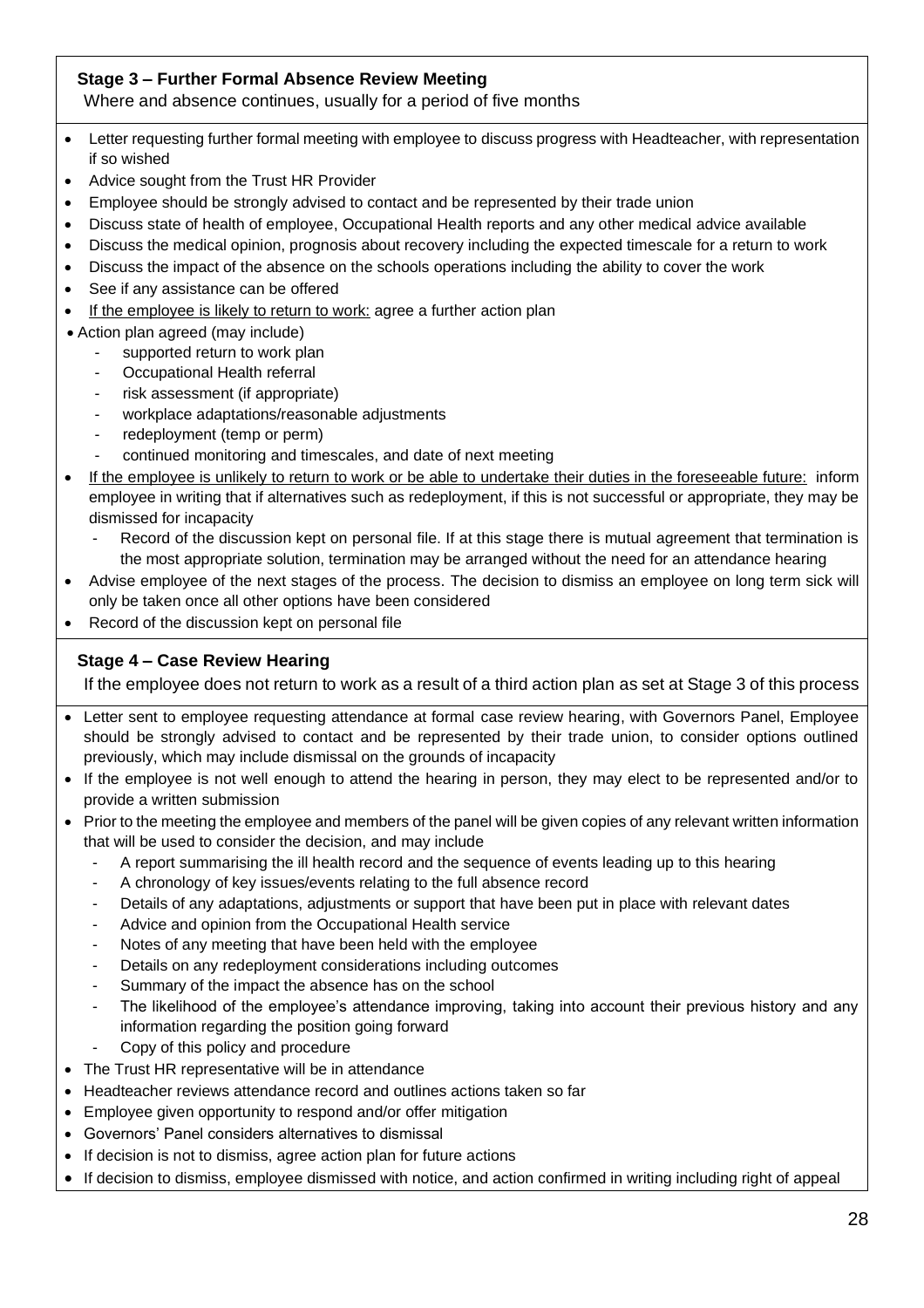## <span id="page-28-0"></span>**Appendix 3 Self Certification Form**

## **Self Certification Form**

If you have been ill for seven days or less you do not need to see a Doctor. In line with the Trusts Absence Management Policy, please complete the self-certification form to provide details of your absence.

This form should be completed upon your return to work, and a meeting with your Headteacher, or other designated officer will be arranged.

| <b>Personal Details</b>                                                                                                                                                                                                                                                                                                                         |                  |  |  |
|-------------------------------------------------------------------------------------------------------------------------------------------------------------------------------------------------------------------------------------------------------------------------------------------------------------------------------------------------|------------------|--|--|
| Forename:                                                                                                                                                                                                                                                                                                                                       | Surname:         |  |  |
| Address:                                                                                                                                                                                                                                                                                                                                        | School:          |  |  |
|                                                                                                                                                                                                                                                                                                                                                 | Job Title:       |  |  |
|                                                                                                                                                                                                                                                                                                                                                 | Payroll No:      |  |  |
| <b>Details of Sickness Absence</b>                                                                                                                                                                                                                                                                                                              |                  |  |  |
| First actual day of sickness/injury:                                                                                                                                                                                                                                                                                                            |                  |  |  |
| Last day of sickness/injury:<br>(include all days that you were unfit to work even if you were not normally<br>working those days)                                                                                                                                                                                                              |                  |  |  |
| Number of working days lost:                                                                                                                                                                                                                                                                                                                    |                  |  |  |
| Please provide details brief details for absence, with a broad<br>description. A specific reason must be given or this form will<br>be rejected. It is not sufficient to say 'unwell' or 'sick':                                                                                                                                                |                  |  |  |
| Was the sickness/injury work related?                                                                                                                                                                                                                                                                                                           | Yes*<br>No       |  |  |
| Did you record this in the Accident book                                                                                                                                                                                                                                                                                                        | N/A<br>Yes<br>No |  |  |
| On what date did this occur                                                                                                                                                                                                                                                                                                                     |                  |  |  |
| *If your absence was due to an injury at work, please give<br>details                                                                                                                                                                                                                                                                           |                  |  |  |
| <b>Consent</b>                                                                                                                                                                                                                                                                                                                                  |                  |  |  |
| I confirm that I was absent from work for the period stated above for the reasons specified. I give consent to the<br>company to use the information on this form in connection with normal employment purposes e.g. the<br>administration of sick pay, to monitor absence, to obtain a medical opinion or to consider rehabilitation measures. |                  |  |  |
| Signed:                                                                                                                                                                                                                                                                                                                                         | Date:            |  |  |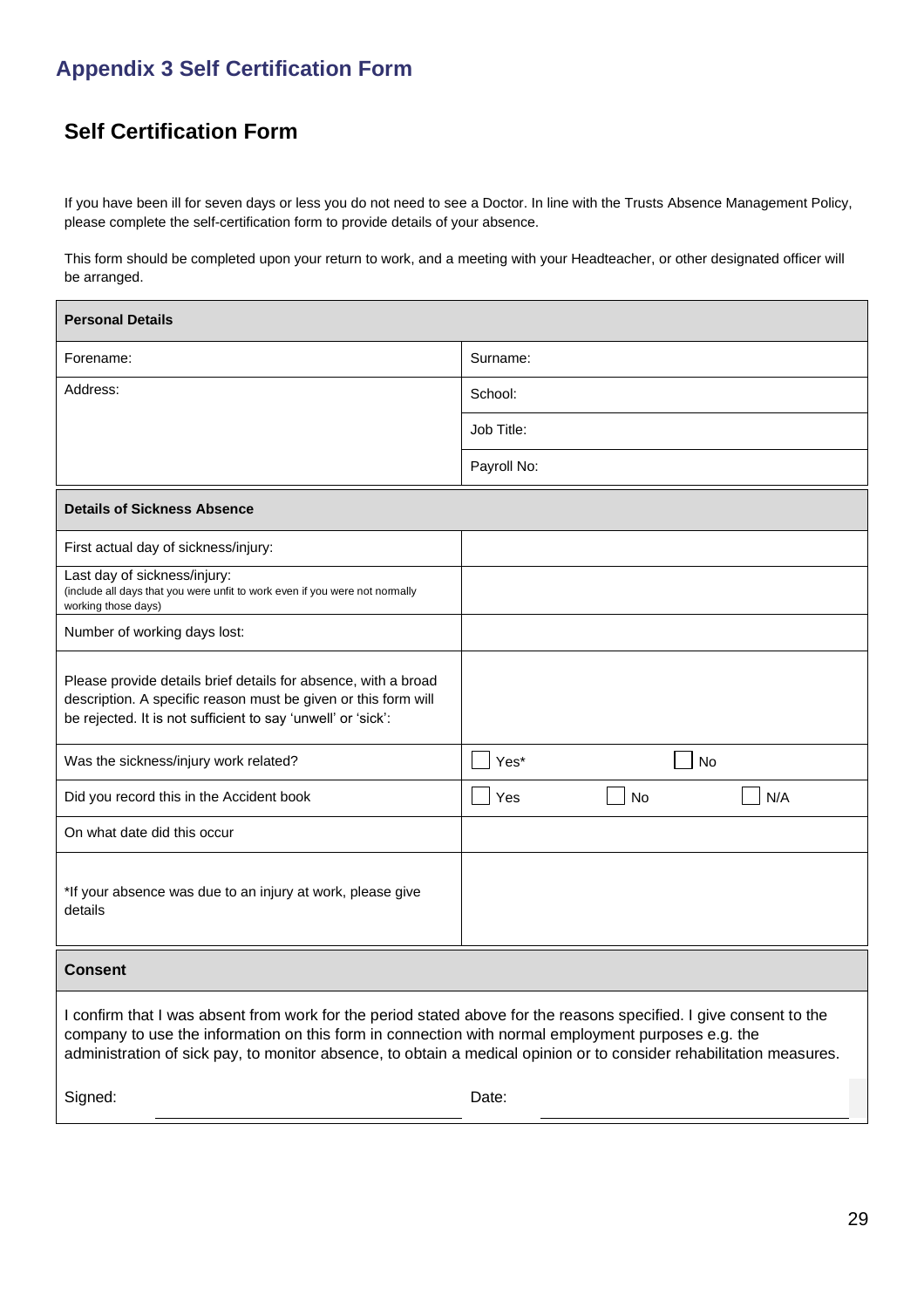| <b>Previous Sickness Record in Assessment Period</b>                                                                                                                                                                                                                          |                         |             |             |  |
|-------------------------------------------------------------------------------------------------------------------------------------------------------------------------------------------------------------------------------------------------------------------------------|-------------------------|-------------|-------------|--|
| 7 working days absence in any 'rolling' 12 month period (pro rata-ed for part time staff)<br>3 periods of absence in any 'rolling' 12 month period<br>Short Term Trigger Points<br>2 period of absence in a 3 month period<br>Any pattern of absence which is causing concern |                         |             |             |  |
| <b>Summary of Discussion</b>                                                                                                                                                                                                                                                  |                         |             |             |  |
|                                                                                                                                                                                                                                                                               |                         |             |             |  |
| <b>Headteachers Actions Required</b>                                                                                                                                                                                                                                          |                         |             |             |  |
|                                                                                                                                                                                                                                                                               |                         |             |             |  |
| <b>Employee Actions Required</b>                                                                                                                                                                                                                                              |                         |             |             |  |
|                                                                                                                                                                                                                                                                               |                         |             |             |  |
| <b>Completed by</b>                                                                                                                                                                                                                                                           |                         |             |             |  |
| Name:                                                                                                                                                                                                                                                                         |                         | Position:   |             |  |
| Signed:                                                                                                                                                                                                                                                                       |                         | Date:       |             |  |
| <b>Office Use Only</b>                                                                                                                                                                                                                                                        |                         |             |             |  |
| RTW meeting booked                                                                                                                                                                                                                                                            | Employee informed       | <b>SIMS</b> | <b>MyHR</b> |  |
| Employee copy provided                                                                                                                                                                                                                                                        | Further action required |             |             |  |
| Signed:                                                                                                                                                                                                                                                                       |                         | Date:       |             |  |